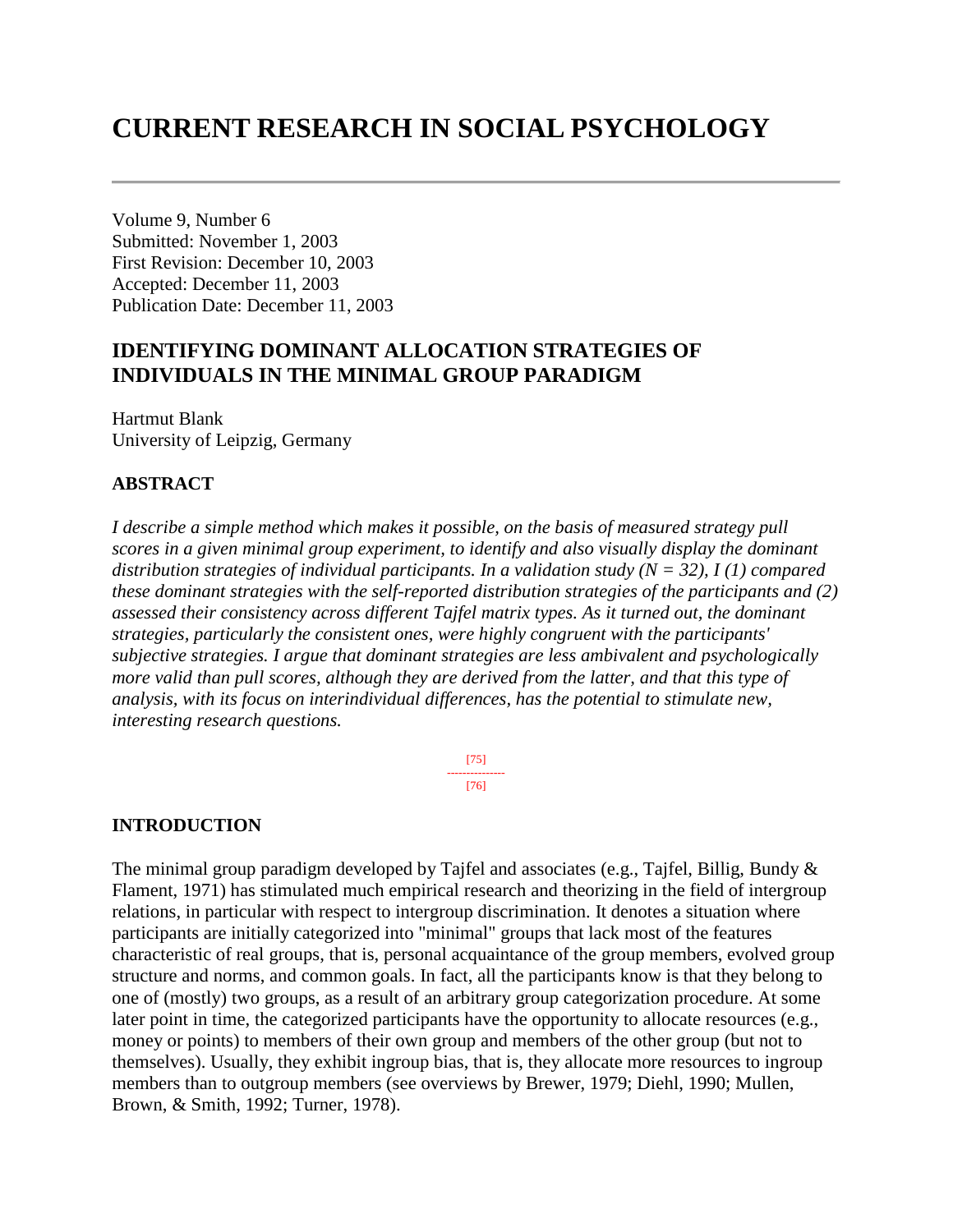Beyond this general finding, special attention has been devoted to the more detailed identification of the distribution principles guiding the participants' allocation decisions. To this end, researchers have designed specific distribution matrices to assess, for example, the participants' reliance on a maximum differentiation principle (MD, also variously called relative ingroup favoritism or winning), which means that the participant seeks to maximize the difference in resource allocations in favor of the ingroup, regardless or even at the expense of the absolute amount of resources allocated to the ingroup. In general, the impact of such distribution principles or strategies is measured through contrasting them with other possible strategies that could be followed on a given distribution matrix, for example, fairness (F), maximizing the joint payoff of both groups (MJP), or maximizing the ingroup payoff (MIP). The specific contrast depends on the construction principle of the matrix, and the units of measurement for the impact of the different strategies on one another are the so-called pull scores, which in essence reflect the degree to which the realization of one strategy keeps the participants from realizing another strategy (i.e., "pulls them away" from the other strategy; see, e.g., Aschenbrenner & Schaefer, 1980; Blank, 1997; Bornstein et al., 1983; Bourhis, Sachdev & Gagnon, 1994; Branthwaite, Doyle & Lightbown, 1979; Tajfel et al., 1971; Turner, 1983; Turner, Brown & Tajfel, 1979; for detailed descriptions of the most commonly used matrices and the procedures for calculating the pull scores of various strategies).

An important and sometimes critically discussed (e.g., Aschenbrenner & Schaefer, 1980) feature of the usual pull score analysis is that it focuses on mean pull scores. This makes it impossible to judge (unless one has access to the raw data) whether a pull score that has been calculated from the participants' matrix allocations in a minimal group experiment reflects the impact of a distribution strategy that has been pursued by all the participants to a certain degree or by only some of the participants but to a maximal degree. This, however, makes an enormous difference with respect to the psychological interpretation of the results: It is the question whether some theoretical explanation (e.g., that pursuing a MD strategy reflects a striving for a positive social identity; Turner, 1975; Tajfel & Turner, 1986) applies to all participants or to only some of them. In the latter case, different theoretical conclusions might have to be drawn with respect to the other participants. Also, one would have to ask the additional question why some people behave in one way and others, maybe, in a completely different way in the same situation. In short, the focus shifts from an overall assessment of the relative importance of distribution strategies in the minimal group situation to interindividual differences in the adoption of such strategies and the reasons for these differences.

In this article, I present a method that makes it possible to identify the dominant distribution strategies of individual participants, via calculations based on the traditional pull scores. Thus, the method is not revolutionary in the sense that a completely new form of analysis would be created from scratch. Instead, it builds on the traditional analysis but extends it in a few important respects. Accordingly, I begin this exposition with a more detailed explanation of the pull score analysis, using the matrix type MD vs. MIP & MJP as an example. Then, I describe how the pull scores calculated from participants' allocations on this matrix type can be visually displayed in a matrix-type-specific strategy space. This leads us directly to the identification of dominant strategies, either visually from certain critical regions in the strategy space or by a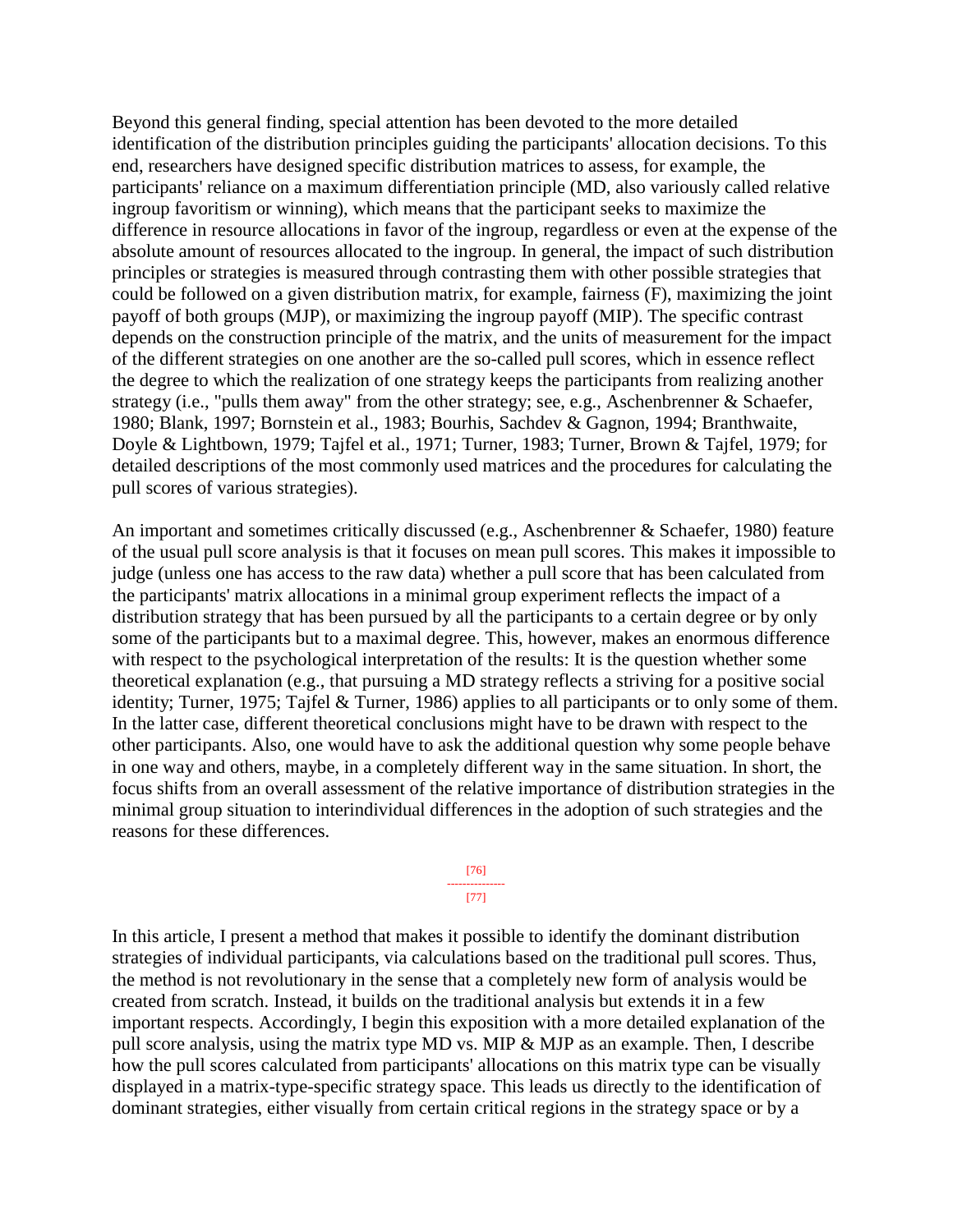simple arithmetical rule that compares the pull scores of relevant strategies. Following that, to ensure the utility of the dominant strategies approach proposed here, I demonstrate the validity of the identified dominant strategies through (1) comparing them to the participants' self-reported strategies and (2) comparing them across different matrix types that test different combinations of strategies, using the data of an empirical minimal group experiment as an example. After briefly commenting on issues of statistical testing, the general discussion section focuses on the benefits of the dominant strategy analysis presented here and on possible future developments.

#### **Calculating Pull Scores from Reward Allocations in Matrices**

An often employed matrix is the one designed for contrasting the impact of the MD strategy on a combination of the MIP and MJP strategies (Tajfel et al., 1971). Table 1 shows a well-known numerical version of this matrix type. Each row represents possible payoffs for one person who is identified only by his or her number and group membership. The participants are instructed to choose one of the matrix columns, each representing a different combination of payoffs for the two persons. The logic behind the construction of the matrix is that the choice of a certain column realizes one or more strategies to a larger or smaller degree. Let us first concentrate on part (a) of Table 1. Here, the payoffs for the ingroup member appear in the lower row and those for the outgroup member in the upper row. In this situation, all three of the considered distribution strategies (MD, MIP and MJP) converge. They are realized to a maximal degree if the participant chooses the rightmost column, and to a minimal degree if the leftmost column is chosen. Accordingly, all columns can be scored along this continuum as indicated in the row underneath the matrix. A hypothetical participant's choice as indicated by the asterisk in part (a) of Table 1 would thus be assigned a score of ten.

Now consider part (b) of Table 1. Here, the row assignments of the ingroup and outgroup member are reversed, leading to a completely different situation. Most importantly, the strategies no longer converge. Instead, a maximal realization of MD implies a minimal realization of MIP and MJP and vice versa. Accordingly, our hypothetical participant's choice in part (b) of Table 1 leads to different (i.e. opposite) strategy realization scores as given in the two rows underneath the matrix (specifically, a score of nine for MD and a score of three for MIP and MJP).

#### [77] --------------- [78]

#### **Table 1. Matrix Designed for Assessing the Impact of Maximum Difference (MD) on a Combination of Maximum Ingroup Payoff (MIP) and Maximum Joint Payoff (MJP)**

**(a)**  \* MD MIP MJP Person No X from group ... **[O]** 7 8 9 10 11 12 13 14 15 16 17 18 19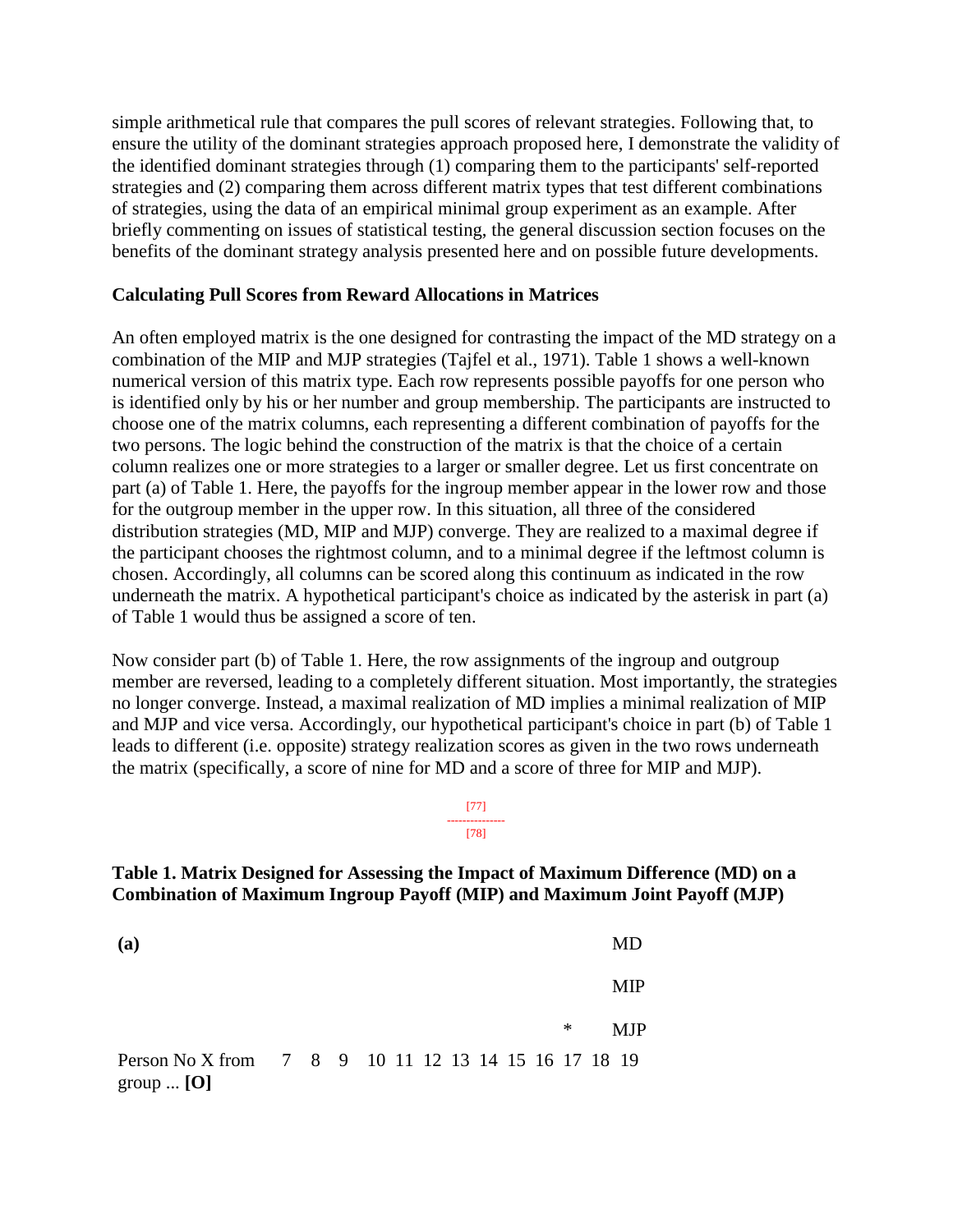| Person No Y from 1 3 5 7 9 11 13 15 17 19 21 23 25<br>group $\ldots$ [I] |        |  |        |                            |  |   |    |                                     |          |
|--------------------------------------------------------------------------|--------|--|--------|----------------------------|--|---|----|-------------------------------------|----------|
| Score (MD + MIP 0 1 2 3 4 5 6 7 8<br>& MJP)                              |        |  |        |                            |  |   |    | 9 10 11 12                          |          |
| ( <b>b</b> )                                                             | M<br>D |  | $\ast$ |                            |  |   |    |                                     | MIP      |
|                                                                          |        |  |        |                            |  |   |    |                                     | MJP      |
| Person No Z from<br>group $\ldots$ [I]                                   |        |  |        |                            |  |   |    | 7 8 9 10 11 12 13 14 15 16 17 18 19 |          |
| Person No U from<br>group $[O]$                                          |        |  |        |                            |  |   |    | 1 3 5 7 9 11 13 15 17 19 21 23 25   |          |
| Score $(MD)$                                                             |        |  |        | 12 11 10 9 8 7 6 5 4 3 2 1 |  |   |    |                                     | $\theta$ |
| Score (MIP & MJP) $0 \t1 \t2 \t3 \t4 \t5 \t6 \t7 \t8$                    |        |  |        |                            |  | 9 | 10 | 11 12                               |          |

Note: The two persons are assigned to one of the two groups (ingroup [I] and outgroup [O], from the perspective of the participant) into which the participants were categorized, thereby making the above strategies consistent with or opposed to each other. The strategy designations as well as the ranks corresponding to the degree of realization of a given strategy are not displayed in the matrices given to the participants. The asterisks indicate hypothetical choices of a participant.

#### [78] --------------- [79]

#### Let us turn now to the calculation of the pull scores. As explained above, pull scores reflect the degree to which the realization of one strategy (or combination of strategies) detracts the participants from realizing another strategy (or combination of strategies). This logic translates strictly into the calculation of the pull scores. Consider first the "pull" of MD on MIP & MJP. In the convergent version of the matrix (part (a) of Table 1), the realization of MD cannot detract the participants from realizing MIP and MJP because all strategies are working in the same direction. The reverse is the case in the divergent version of the matrix (part (b) of Table 1). Then, provided that both versions of the matrix are presented to the participants, the pull of the MD strategy on the MIP and MJP strategies is found as the difference in the extent of the realization of the latter strategies supported versus counteracted by the MD strategy. Expressed as a formula: pull of MD on MIP & MJP = realization score (MD + MIP & MJP) - realization score (MIP & MJP). Our hypothetical participant's allocation decision would thus reveal a pull score of seven (ten minus three).

The same logic holds for the reverse pull of MIP & MJP on MD. It is found as the difference in the extent of realization of the MD strategy as a consequence of the MIP and MJP strategies working in the same or in the opposite direction. Expressed in a formula: pull of MIP & MJP on  $MD = realization score (MIP & MJP + MD) - realization score (MD). In our example, this pull$ score is one (ten minus nine). Comparing both pull scores, we would then conclude that the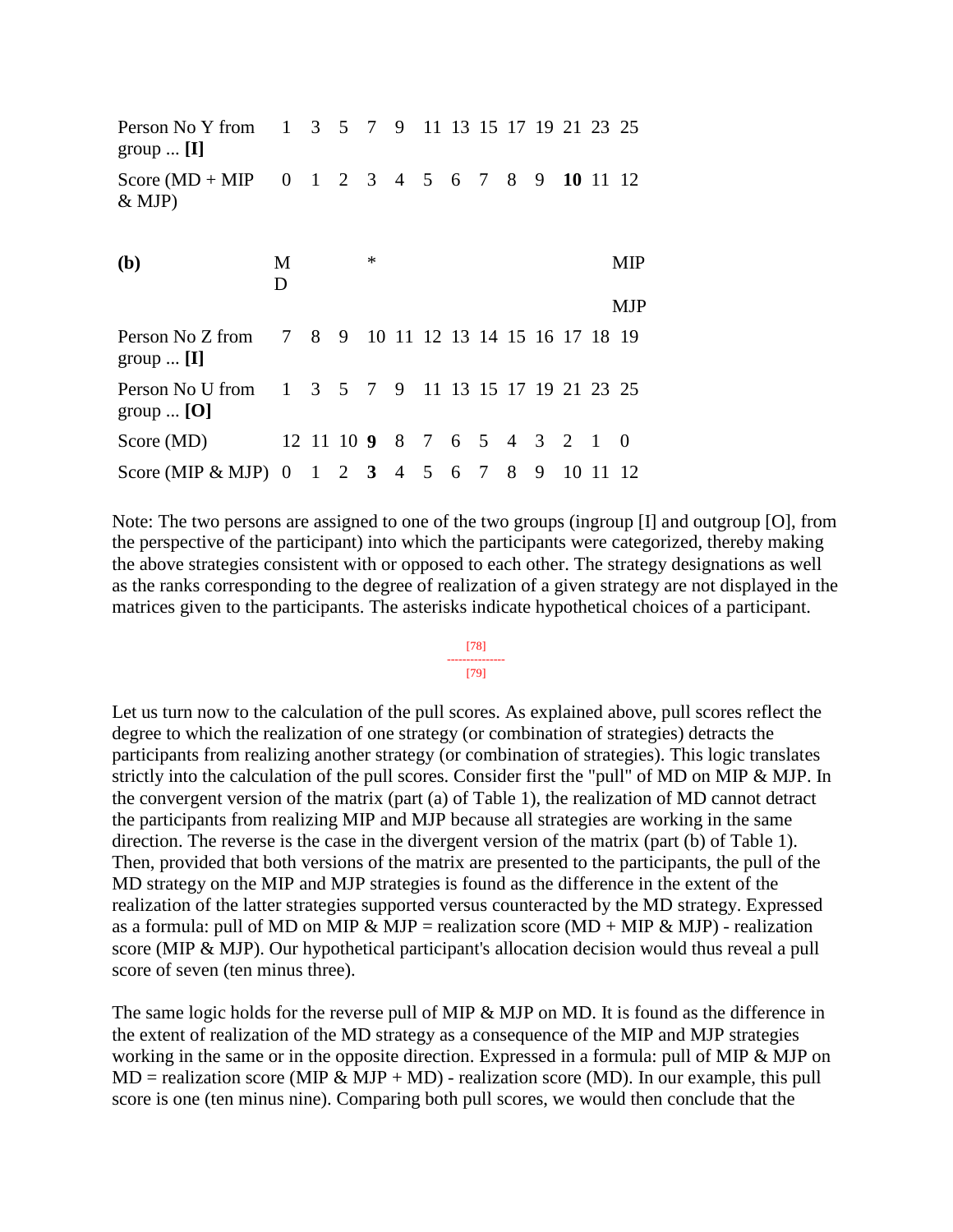participant's allocation behavior is far more strongly affected by the MD strategy as by the MIP and MJP strategies.

Note also that the pull of MIP & MJP cannot be further decomposed, because the two strategies are confounded in both versions of the matrix. However, it is possible to separate them in other matrix types (cf. Turner, 1983, p. 352f). The analysis of pull scores in other matrix types works in exactly the same way except for one matrix type which simply measures ingroup favoritism versus outgroup favoritism (see Tajfel et al., 1971). This latter matrix type does not allow for the calculation of conventional pull scores.

# **Visualizing the Pull Scores of Individual Participants in the Strategy Space and Identifying the Dominant Strategies**

**The Reference Frame of the Pull Scores**. In our hypothetical example, we obtained pull scores of seven for MD on MIP & MJP and one for MIP & MJP on MD. What is the range of possible values for these pull scores? The maximum score for each one of these pull scores is 12, as we can easily deduct from the formulas and the realization scores given in Table 1. The minimum, however, is not zero but -12, which means that precisely the opposite strategy has been realized. In the case of MD, the opposite strategy consists of maximizing the difference in payoffs in favor of the outgroup (MOP). An extreme realization of this strategy would mean choosing the leftmost column in part (b) of Table 1 and the rightmost column in part (b) of Table 1. In the case of MIP and MJP, the opposite strategy is not MOP & MJP, as one might think, but minimizing the payoffs for the ingroup and also for both groups jointly. (This is because actually the MIP & MJP strategy also realizes MOP, as is easily seen from the numbers in the matrices. Therefore, the opposite strategy means jointly minimizing all these payoffs.) An extreme realization of this minimizing strategy would mean choosing the leftmost columns in both parts (a) and (b) of Table 1.

Even though both pull scores can vary from  $-12$  to  $+12$ , they cannot take on all these values both at the same time: If one of the pull scores takes on an extreme value (i.e., -12 or +12), the other must necessarily be zero. This is of course a consequence of the adversatory logic behind the construction of the matrices and is also easily seen from the pull score formulas. More specifically, it holds that the sum of the absolute values of both pull scores cannot exceed +12. These restrictions constitute a numerical frame of reference for the pull scores that can be empirically obtained with the Tajfel matrices.

> [79] --------------- [80]

**Fairness as the Third Pull Within the Reference Frame.** However, the sum of the absolute pull scores may be less extreme, as in our hypothetical example cited above, where the sum of the pull scores is eight (seven plus one). It may even be zero; this happens if a participant always chooses the middle column of the matrix. This is not a rare event; in many cases, it is even the modal choice of the participants (see, e.g., Tajfel et al., 1971). Thus, one may ask what it means and how it is accounted for in the pull score analysis. To the naked eye, the meaning of such an allocation behavior is quite obvious: We can easily interprete it as following from a fairness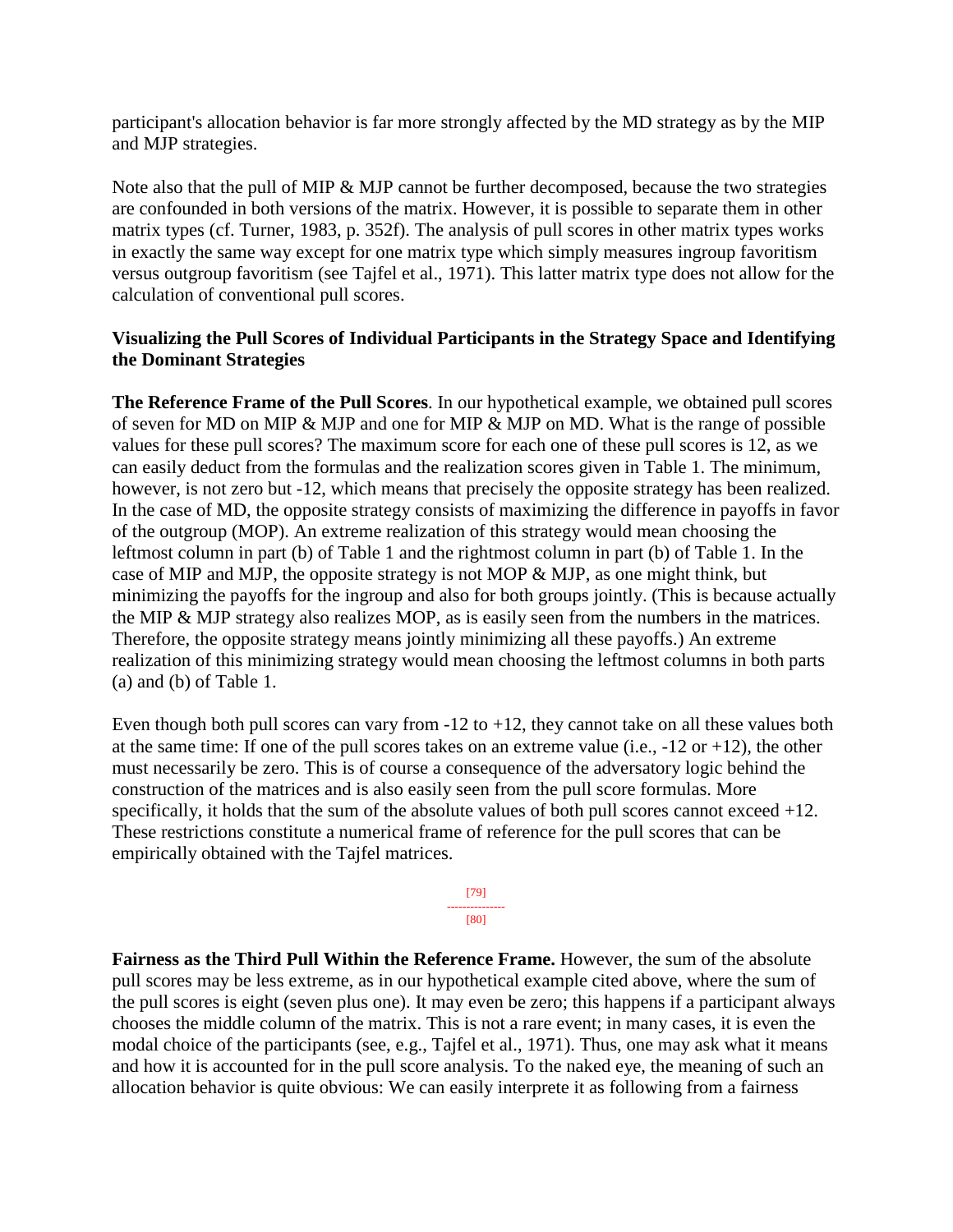strategy, since in the middle of the matrix both the ingroup and outgroup member receive the same payoff. Then, within the pull score reference frame described above, we may identify a third pull score representing the impact of a fairness (F) strategy as the residual pull score that remains after the two other pull scores have been determined, that is, the difference between the maximal possible sum of (absolute) pull scores  $(i.e., +12)$  and the empirically obtained sum of the (absolute) pull scores for MD vs. MIP & MJP and MIP & MJP vs. MD. An extreme realization of F would mean choosing the middle column of both matrix versions (parts (a) and (b) of Table 1), resulting in an F pull score of 12. Note that the F pull score follows the same logic as the other two pull scores insofar as the same compensatory rule holds: If one of the (absolute) pull scores reaches the maximum, the others must necessarily be zero. It differs from the others in that it cannot take on negative values.

While there is some support in the literature for the interpretation of a consistent preference of the middle of the matrix as fairness (e.g., Turner, 1983; see Table 1 on p. 353), it seems appropriate to make this point more clearly and explicitly, given the important role this third pull plays in the calculation of the dominant strategies. For instance, one might counterargue that the middle of the matrix does not reflect fairness but a compromise between two opposing tendencies, in this case MD on one side and MIP & MJP on the other. While this may be true for the divergent version of the matrix (see above), it would not hold for the convergent version where both of these (combinations of) strategies are optimally realized on one and the same extreme side of the matrix. In this case, we would expect a person following both tendencies to check this extreme column. In terms of pull scores, then, such an equally strong pursuit of both MD and MIP & MJP would result in scores of 6 each, which together would exhaust the "total pull amount" of the matrix, so that nothing would remain for the fairness pull. Hence, one cannot mistake a compromise between MD and MIP & MJP for a fairness strategy, since the latter would mean a consistent preference for the middle of the matrix in the divergent as well as the convergent versions.

Also, one might argue that this allocation behavior might simply reflect a response tendency towards the middle of the matrix and would therefore be confounded with a true fairness tendency. While this is true in principle, (1) the same confound would exist between the traditional pull scores and a tendency towards the extremes of the matrix, and (2) there are also empirical data, which I will report later in this article, that show that the impact of a possible tendency towards the middle of the matrix is not strong. In any case, we can detect and also corrected for it. More important, however, is that random choices of columns also lead to apparently fair allocation behavior; I will deal with this difficulty later, too.

**The Strategy Space.** As the above considerations have shown, the pull scores that were intended to measure the impact of three strategies, MD, MIP, and MJP, actually have the potential to measure five distinct strategies, (1) MDI (maximum differentiation in favor of the ingroup), (2) its counterpart MDO, (3) MJP (maximum joint payoff; since this strategy is confounded with both MIP and MOP, the latter designations are redundant), (4) its counterpart MinJP, and (5) F (fairness).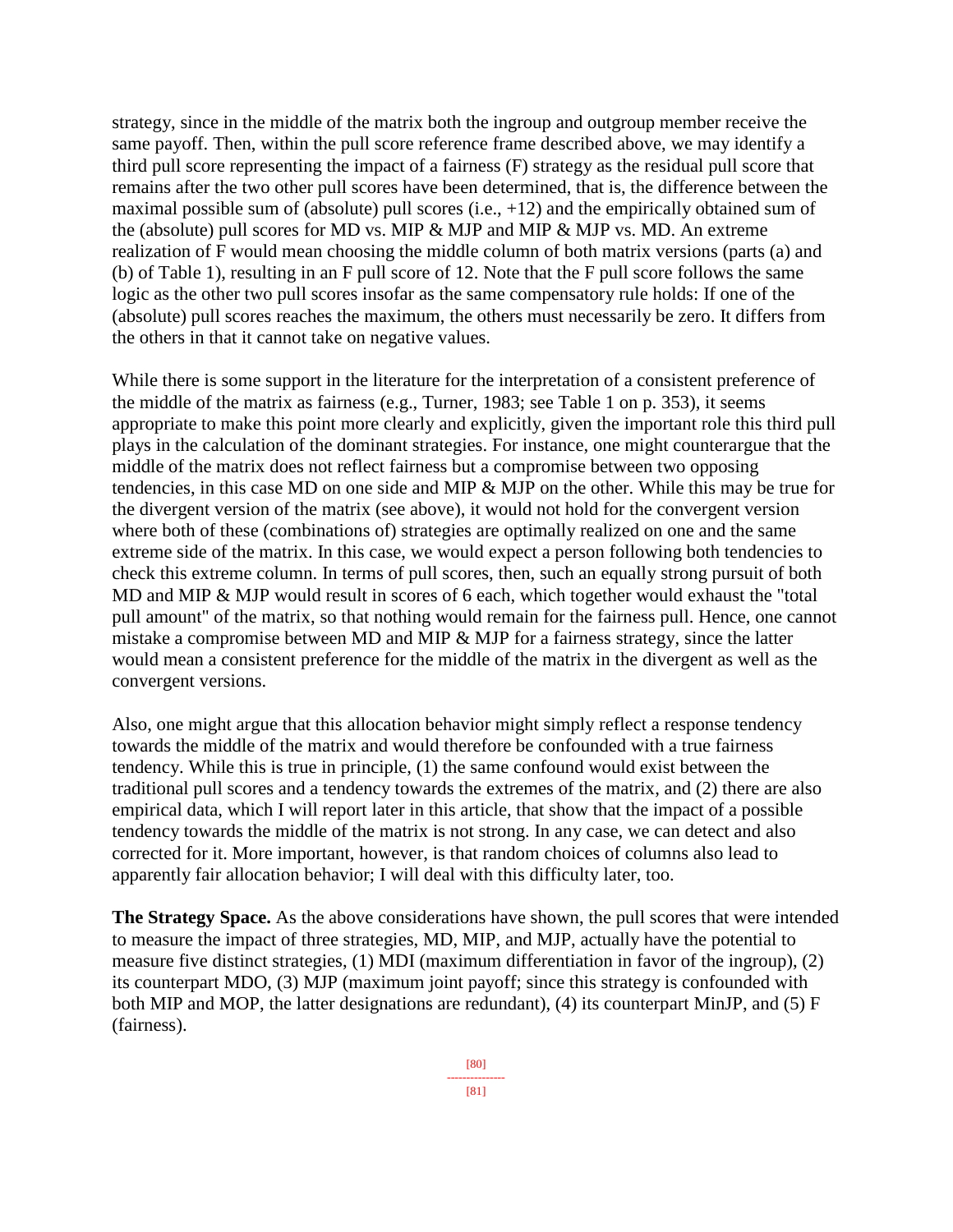We can visualize the location of these strategies within a matrix-type-specific strategy space, which is the visual analogue of the reference frame defined by the pull scores. Figure 1 shows this strategy space for the matrix type discussed here. The two pull scores associated with this matrix type constitute a coordinate system within which individual participants' allocation decisions can be displayed (the example data displayed in Figure 1 are from a standard minimal group experiment which I will describe in more detail shortly). Corresponding to the restrictions of the pull score reference frame discussed above, the coordinate system is not open but closed. That is, the circumscribed diamond-shaped area encloses all possible combinations of the two pull scores. The displayed data give a vivid visual impression of the variability and heterogeneity of the participants' allocation behavior, thus providing a richness of the data which is not reflected in the mean pull scores that are normally reported. The example shown here is a not an untypical result of a minimal group experiment: Many participants are located at or around the origin of the coordinate system, indicating a fairness strategy, whereas a sizeable minority is found at the extreme right, indicating a MDI strategy.



**Figure 1: Strategy Space for the Matrix Type MD vs. MIP & MJP**

Note: The x axis represents the pull score MD on MIP & MJP, and the y axis represents the pull score MIP & MJP on MD. The points represent individual participants. The data are drawn from an empirical minimal group experiment (see below). Because this experiment employed abbreviated matrices with seven columns instead of thirteen, I multiplied the original pull scores by a constant factor for comparability with the traditional scaling. The different areas within the strategy space indicate regions of dominance of the respective strategies. The strategy names differ from the usual designations as a consequence of the theoretical analysis (see text): MDI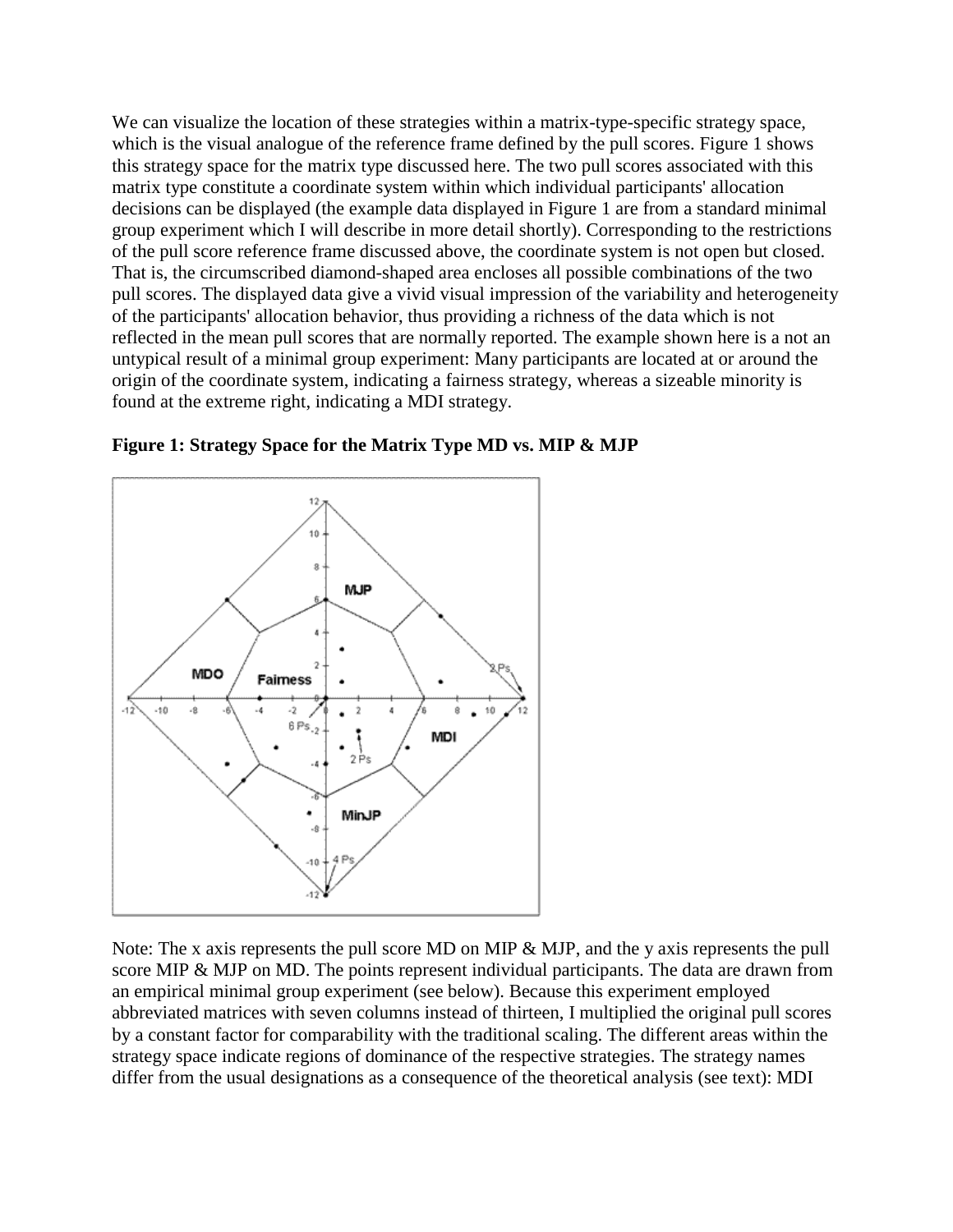$(MDO) = Maximum$  differentiation in favor of the ingroup (outgroup), MJP (MinJP) = Maximizing (minimizing) the joint payoff of both groups.  $Ps = Participants$ .

> [81] --------------- [82]

#### **Dominant Strategies**

Within the strategy space, the dominant distribution strategy of an individual is the one with the largest (absolute) pull score. This is not to say that it is the only strategy the individual employs. For instance, a participant may in general allocate the payoffs fairly but exhibit a small bias in favor of the ingroup. In this case, fairness would be the dominant strategy and ingroup favoritism the second important strategy.

The areas in the strategy space within the bold lines include all possible combinations of pull scores for which the associated strategy is dominant according to the criterion given above. Data points on the boundaries between two strategy dominance areas indicate that the respective strategies are equally dominant or, seen another way, that neither of them is dominant.

The analysis of dominant strategies is not linked, however, to the visual display of the strategy space. Even though the latter is certainly useful in order to get a "feeling" for the data primarily in initial stages of the data analysis (similar to Tukey's, 1977, exploratory data analysis), for most purposes it will be too detailed and too space-consuming to be actually reported, so that a more focused quantitative analysis is desirable. This is afforded by a simple count of individuals displaying different dominant strategies, neglecting the location of these individuals within the strategy dominance area (with one exception: If an individual is located at the boundary between two or, in the extreme case, three dominance areas, s/he contributes half or a third to the count of the respective strategies). Table 2 gives the results displayed in Figure 1 in this simplified form.

# **Table 2: Numbers of Individuals in an Empirical Minimal Group Experiment Exhibiting Different Dominant Strategies on the MD vs. MIP & MJP Matrix Type (Same Data as in Figure 1)**

| Dominant strategy MDI MDO MJP MinJP F |          |  |            |  |
|---------------------------------------|----------|--|------------|--|
| Number of                             | <u>2</u> |  | 1 6.5 15.5 |  |
| individuals                           |          |  |            |  |

These data are far less complex than the corresponding visual display but richer than the mean pull scores, the usual form in which the results are presented. For comparison, the mean pull score of MD vs. MIP & MJP calculated from these data is 0.67, and the pull score of MIP & MJP vs. MD is -1.11. Statistical tests against the null hypothesis that the respective average pull score is zero yield *t* values ( $df = 31$ ) of 1.60 and -2.55 and corresponding probabilities (twotailed) of .12 and .02. I will later take up the issue of statistical tests for the frequencies of dominant strategies. Before going into these details, however, it is certainly necessary to know whether such an enterprise would make sense from the start. That is, we need to know whether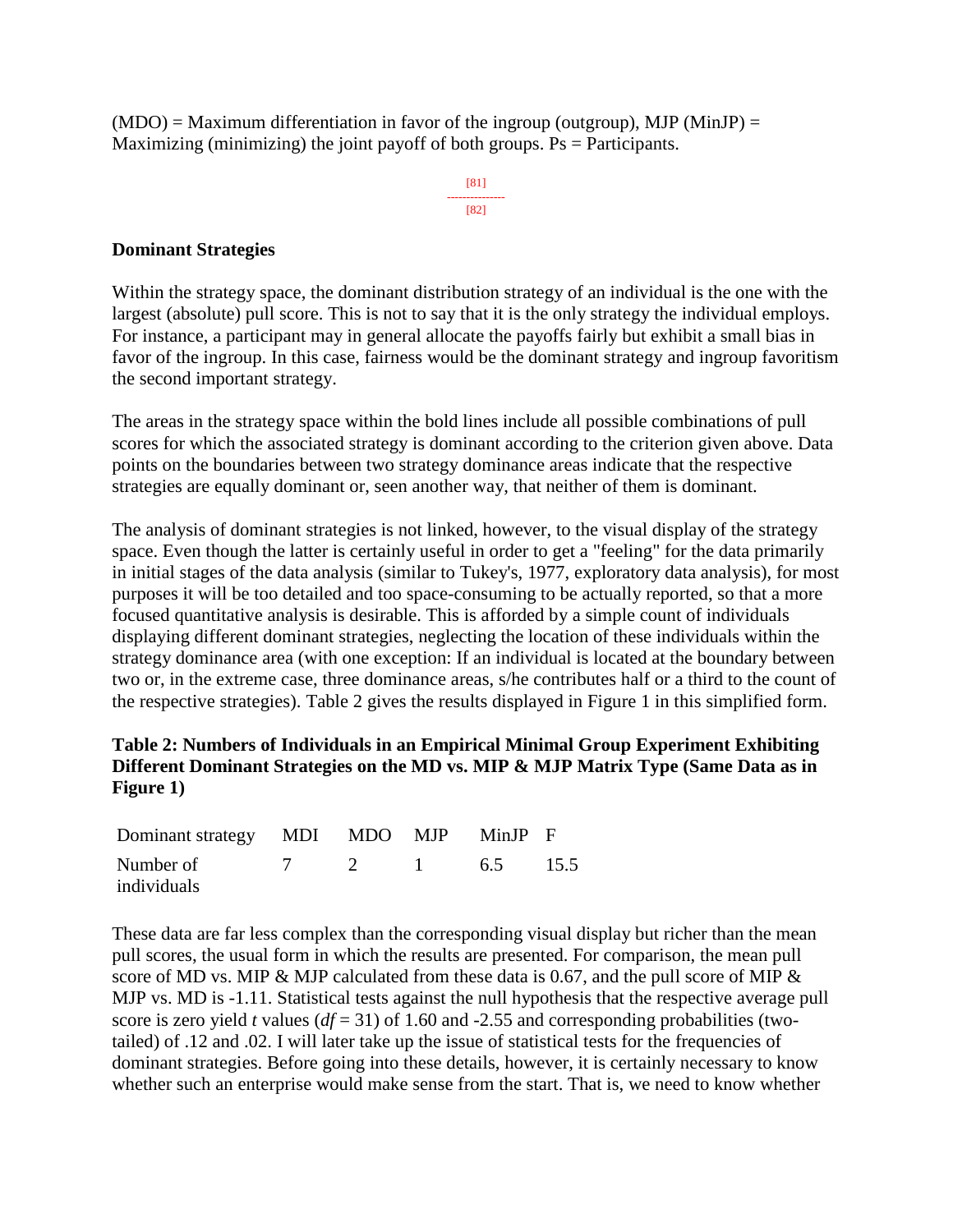the five possible dominant distribution strategies are valid enough to justify their subsequent measurement and analysis.

# **Validation of the Dominant Strategies Through Self-Reported Strategies**

Given that their reward allocations on the matrices are deliberate and intentional choices of the participants, one way to validate the objectively identified dominant distribution strategies is to compare them to the self-reported distribution strategies of the participants. I did this in a standard minimal group experiment within the context of a larger study using the minimal group paradigm (a description of the study and its results is available from the present author on request). Parts of the results of this standard experiment already appeared in Figure 1 and Table 2.

> [82] --------------- [83]

# **METHOD**

#### **Participants**

Thirty-two students from the University of Leipzig (no psychology students) took part in the study and were paid five euros. They participated individually or in small groups.

#### **Procedure and Design**

The participants received instructions stating that they were to participate in a series of three unrelated experiments. The first task was an ostensible "color preference test," which served as a rationale for categorizing the participants into two minimal groups. During a subsequent, unrelated filler task (a 15-minute autobiographical memory task), the experimenter entered the data from each participant's color preference test sheet into a computer notebook and professed some calculations. Upon handing out the instructions for the third experiment, he explained that two groups were needed for this experiment and that for convenience these groups would be formed on the basis of the results of the color preference task, which he had analyzed in the meantime. Typically, he told the participants, people are either color-sensitive or contrastsensitive. Accordingly, the group membership of each participant was given in handwriting in an appropriate slot of the instructions: "You belong to the … (color-sensitive / contrast-sensitive) … group." Of course, in agreement with the standard method in minimal group experiments (cf. Tajfel et al., 1971), the assignment of participants to these groups was random rather than based on their actual responses in the "test."

The third task was the resource allocation task. It consisted of 27 Tajfel matrices altogether (see below), each printed on a separate page in a small booklet. In agreement with the usual proceeding, the instructions maintained that the participants had to check one of the columns, specifying the payoffs (in points) for two persons, and that it was impossible to directly reward themselves. However, they learned that the three participants receiving the highest number of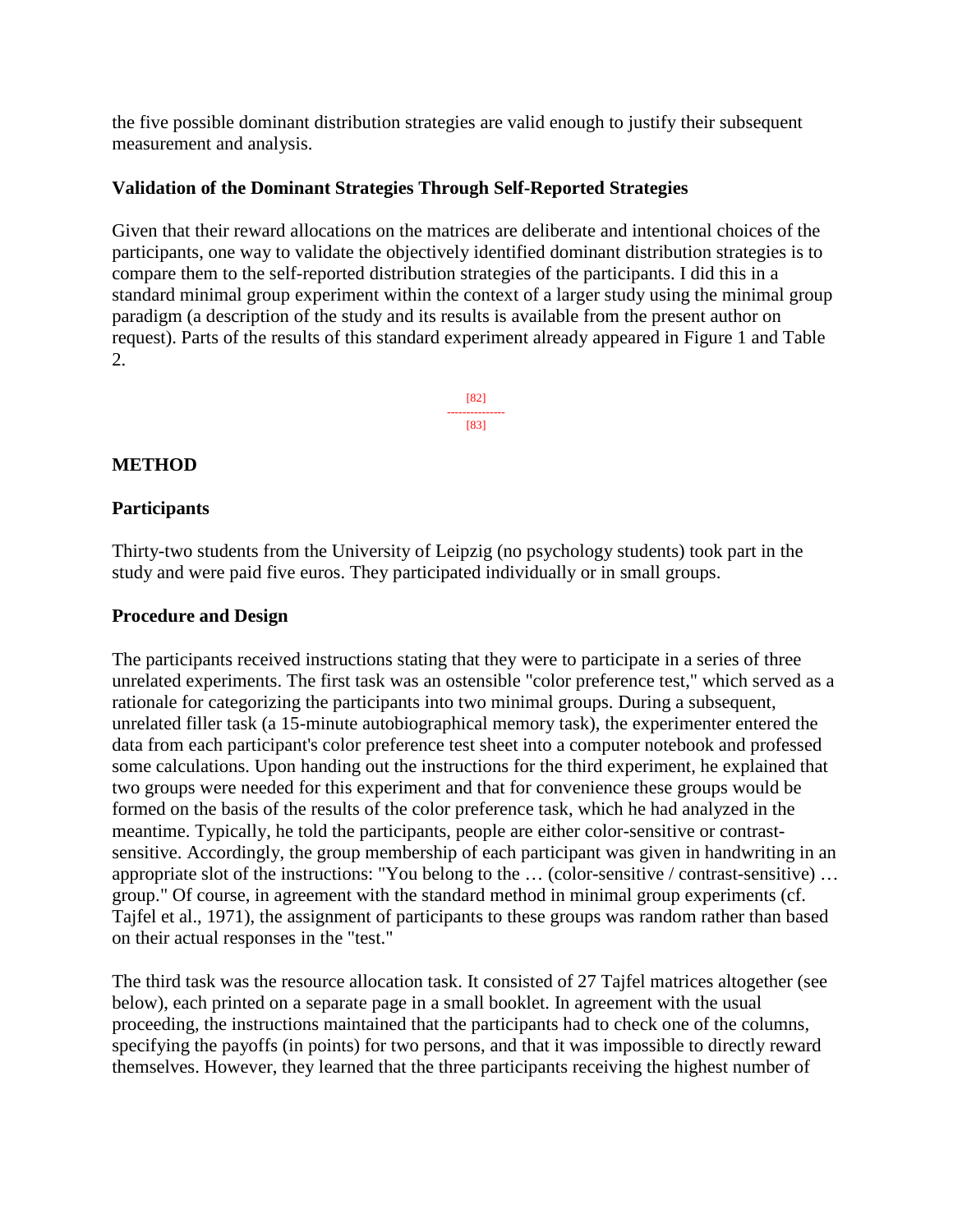points from the other participants would win a price of 10 euros. Although merely thought as an incentive for the allocation task, this had some interesting consequences to be mentioned shortly.

#### **Matrices**

The first three matrices in each booklet were for practice and were not analyzed. The remaining 24 matrices resulted from eight different versions of three basic matrix types each (see appendix for example matrices). These basic matrix types were  $(1)$  a MDI vs. MIP & MJP matrix as already described, (2) a simple INFAV vs. OUTFAV matrix with ascending points in one row, descending points in the other, fairness in the middle, and MJP held constant (see Tajfel et al., 1971), and (3) a slightly altered version of a F vs. MDI and MIP matrix (see also Tajfel et al., 1971) which added MJP to the fairness side, resulting in a F & MJP vs. MDI & MIP matrix, thus contrasting two cooperative strategies with two group-serving strategies. However, since MJP is not a very important strategy in the minimal group paradigm (e.g., Turner, 1983), this alteration does not constitute a major departure from the conventional proceeding. The eight different versions of each matrix type resulted from four different numerical versions, each of which was in turn presented once in an original and once in a mirror-image version (left and right converted; the participants' choices on these mirror-image versions were averaged before entering into the calculation of the pull scores). As usual, each matrix type appeared in four different (inter)group comparison conditions, which resulted from the four possible combinations of group membership of the persons in the upper and lower rows of the matrix. The assignment of the four numerical versions of a given matrix type to these four conditions was counterbalanced across participants.



# **Assessment of the Subjective Strategies**

After having finished the matrices, the participants answered a short post-experimental questionnaire concerning their perception of the experiment and their distribution strategies. The latter were judged primarily from the answers to the first post-experimental item "Try to describe the rule or strategy you used for distributing the points to the persons" and the third item "How did the information about the group membership of the persons influence your behavior in the experiment?" (items translated into English). Additionally, answers to other items (concerning the purpose of the experiment and reasons for possible ingroup favoritism or fairness) helped to supplement the information from the main items if necessary.

Three independent raters (including myself) content-analyzed all this strategy-relevant information provided by the participants and ended up with a classification as one of several strategies, following a majority rule (that is, at least two raters had to agree upon the classification). By this criterion, we agreed on 29 of the distribution strategies of the 32 participants (91 % of the cases). We had identified candidate strategies in advance from the literature and on the basis of a preliminary study. I illustrate them here by prototypical comments of single participants in the study. A first strategy was INFAV which stands for ingroup favoritism in general and which was coded if the statements of the participants did not allow to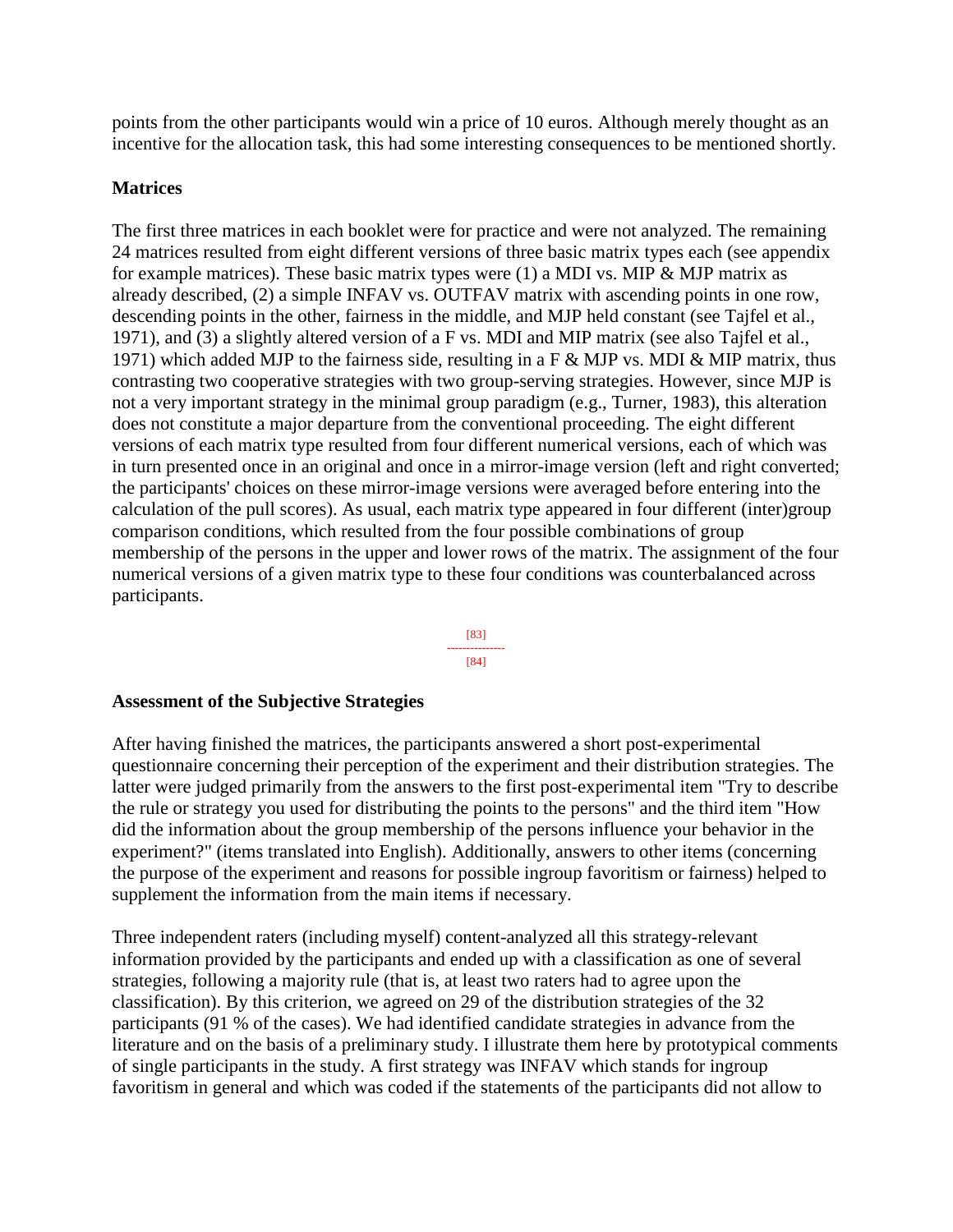differentiate between MDI and MIP (e.g., "I favored my own group"). Other codable strategies were MDI (e.g., " ... highest difference in points between the groups in favor of my own group"). MIP (e.g., "I tried to give as much points as possible to my own group"), MJP (e.g., "sum of both point amounts of all pairs - checked largest sum"), MinJP (e.g., "the persons should get as few points as possible"), and F (e.g., "I tried to distribute the points as fairly as possible"). Finally, there were two strategies that were unexpected from the literature but not so uncommon in the participants' self-reports. Some participants reported a random strategy, which meant that they chose the matrix columns randomly, intuitively, or at will (e.g., "I distributed the points at random"). Other participants reported to have distributed the points according to their preference for certain number combinations (e.g., "I chose those numbers that 'fit with each other' ... 4/7 are optimal together ... 18/21 fit also, but not 6/14; a feeling that I have ..."), which I will call a numbers strategy. In the qualitative analysis, the raters tried to identify one dominant strategy for each individual. This was possible for most of the participants except for a few who seem to have employed a mixture of two dominant strategies (then, provided that both strategies were coded by at least two raters, I counted each strategy half in the total analysis).

All instructions and materials employed in the experiment are available on request from the author.

#### **RESULTS AND DISCUSSION**

How do these subjective dominant strategies compare with their objective counterparts as identified via the dominant strategy analysis? Table 3 shows the relevant data. Let us turn first to the "conventional" subjective strategies (i.e., the ones that correspond to strategies mentioned in the literature or can be derived from these) in the upper part of the table. Twenty-two participants were classified as exhibiting such dominant strategies. Of these cases, 19 (86 %) corresponded to their objectively identified counterparts (if we count the combination of MDI objective and INFAV subjective as a fit). Most of the remaining inconsistencies between subjective and objective dominant strategies relate to the (subjective) INFAV strategy, which may reflect the somewhat omnibus character of this classification, as mentioned above. More important, however, are the impressive subjective corroborations of the objective MinJP and F strategies. That is, the MinJP strategy, which is not featured prominently in the literature (even though we can derive it from its well-known opposite, MJP), and the F strategy, which is not even considered in the conventional pull score analysis of the MD vs. MIP & MJP matrices but only introduced in the analysis of dominant strategies, are both validated through the participants' self-reports [1].

> [84] --------------- [85]

# **Table 3: Numbers of Participants Exhibiting Various Objective vs. Subjective Dominant Strategies in a Standard Minimal Group Experiment**

Subjective **Strategies** [a] Objective Strategies [b] Sum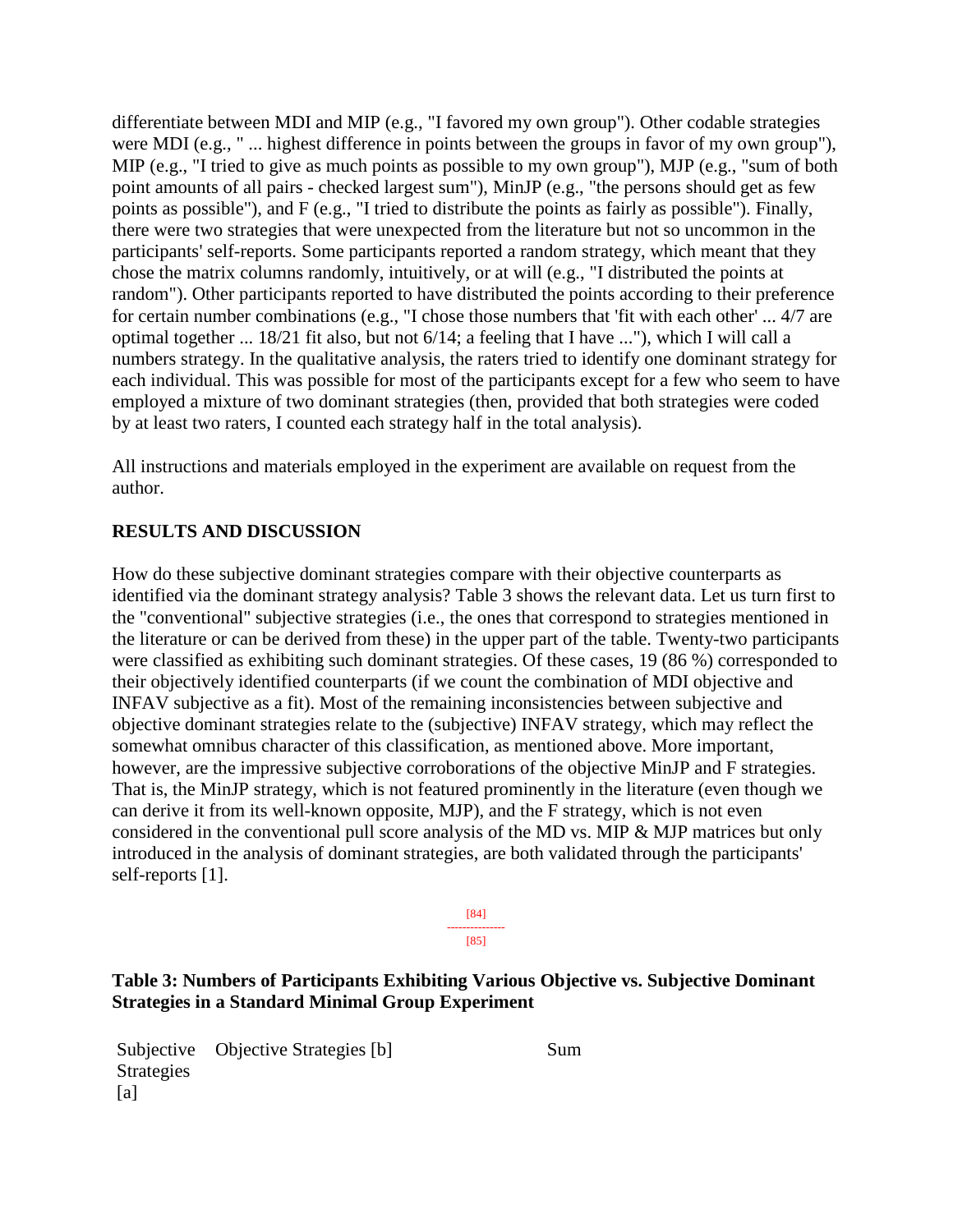|                                     | MDI | <b>MDO</b> | MJP | MinJP | $\mathbf F$    |                |
|-------------------------------------|-----|------------|-----|-------|----------------|----------------|
| Conventional                        |     |            |     |       |                |                |
| <b>INFAV</b>                        | 4   |            | 0.5 | 0.5   | 1.5            | 6.5            |
| <b>MDI</b>                          | 1   |            |     |       |                | $\mathbf{1}$   |
| <b>OUTFAV</b>                       |     |            |     |       |                |                |
| <b>MJP</b>                          |     |            |     |       |                |                |
| MinJP                               |     |            |     | 4     |                | 4              |
| $\mathbf{F}$                        |     |            |     | 0.5   | 10             | 10.5           |
| <b>Sum Conventional</b>             |     |            |     |       |                | 22             |
| Unconventional                      |     |            |     |       |                |                |
| Random                              |     | 1.5        | 0.5 |       |                | $\overline{2}$ |
| <b>Numbers</b>                      | 2   |            |     | 1     | $\overline{2}$ | 5              |
| <b>Not</b><br>classified            |     | 0.5        |     | 0.5   | $\overline{2}$ | 3              |
| Sum Unconventional + Not Classified |     |            |     |       |                | 10             |
| <b>Total Sum</b>                    | 7   | 2          | 1   | 6.5   | 15.5           | 32             |

Note: I have replaced zeroes within cells by dashes to make the table easier to read. Bold numbers indicate coincidence of objective and subjective strategies. Half numbers are due to two strategies being - objectively or subjectively - equally dominant.

[a] Identified via qualitative analysis of participants' self-reports by three independent raters, using a majority rule (i.e., at least two raters must agree).

[b] Identified on the basis of pull scores on the MDI vs. MIP & MJP matrices (see text).

| ×S.                                                                                                                                   |  |
|---------------------------------------------------------------------------------------------------------------------------------------|--|
| <b>X</b> K<br>$\mathcal{L}(\mathcal{L})$ and $\mathcal{L}(\mathcal{L})$ and $\mathcal{L}(\mathcal{L})$ and $\mathcal{L}(\mathcal{L})$ |  |

Consider now the "unconventional" strategies in the lower part of Table 3. Seven of the 32 participants (22 %) exhibited such strategies. As one might perhaps expect, these do not seem to correspond to any particular objective strategy. What is more important is the fact that these strategies exist at all. The impression that comes from the comments of these participants is that they encountered the minimal group experiment, and in particular the matrix distribution task, as largely meaningless and did not know how to react to this situation; thus, they opted for a strategy that best reflected this lack of meaning because it was guided itself by no "rational" principle. Finally, for three participants no dominant subjective strategy could be identified; in two cases, this was because the participants obviously had changed their strategy during the experiment.

Looking at the whole picture, it seems that, if participants report conventional subjective strategies, the objectively dominant strategies correspond quite well to these. However, the substantial number of unconventional strategies underlying the objectively dominant strategies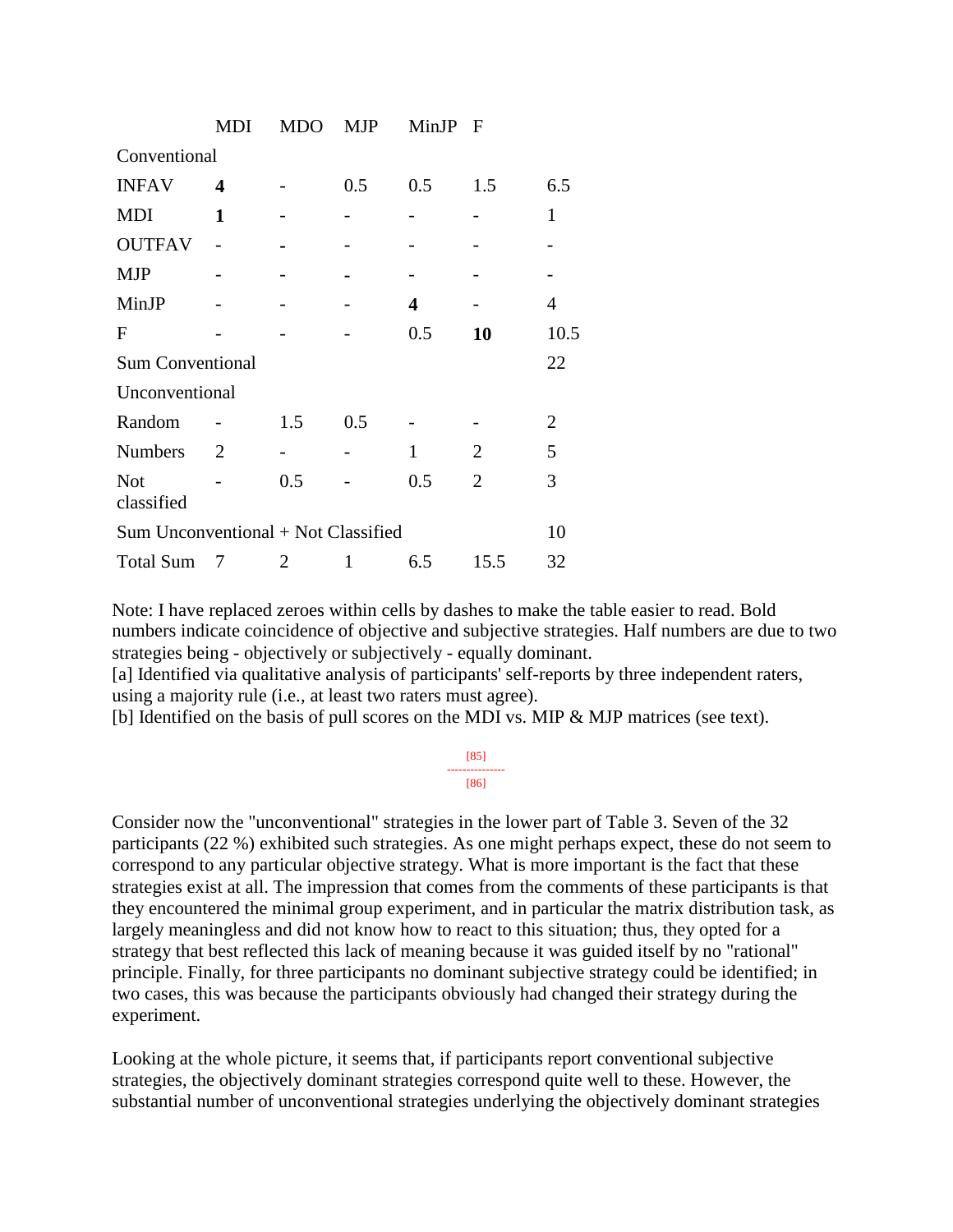clearly lowers the validity of the latter. Fortunately, this problem can be alleviated if the consistency of the dominant strategies across matrix types is taken into account.

#### **Consistency as an Important Feature of Dominant Strategies**

If a given strategy is truly meant to be dominant, one should expect to find it operating on each of the different matrix types (given that the design of the matrix type allows it to operate at all). Thus, consistency across matrix types may help to better identify globally dominant strategies, as opposed to what we might call locally dominant strategies on single matrix types. The latter may suffer from imperfect reliability, because conceivably, if an individual pursues no consistent strategy or a mix of strategies, one or the other strategy may turn out to be dominant on this matrix and for this person just by chance.

Now, in order to assess the global consistency of strategies across matrix types, we must first identify locally dominant strategies on various matrix types. As a rule, we can identify such dominant strategies, using the same procedure as before, for any matrix type for which pull scores can be calculated. (We can also visually display them in the same way, but I will not show this here.) Consider two often-used matrix types, MIP  $\&$  MD vs. MJP and MIP  $\&$  MD vs. F. Without going into the details (the derivation follows the same logic as with respect to the MD vs. MIP & MJP matrix type), we can identify the following possible dominant strategies on the MIP & MD vs. MJP matrix type: (1) INFAV (MD and MIP confounded), (2) OUTFAV (its opposite), (3) MJP, (4) MinJP, and (5) - via the third, "hidden" pull score - F. The strategies identifiable from the MIP & MD vs. F matrix type are (1) F (respectively, MinDiff), (2) MaxDiff (its opposite, which means maximizing the difference in payoffs for any two persons but irrespective of their group membership; cf. Bornstein et al., 1983), (3) INFAV as well as (4) OUTFAV (see above), and (5) from the third, "hidden" pull score, a tendency towards the middle of the matrix (which we might consider as a control score for the F strategies in the former matrix types, which were also derived from a pull towards the middle of the matrix; however, the psychological meaning of the middle is different, since it represents the point of fairness in the former matrix types but not in the latter).

We can also identify locally dominant strategies from the most simple matrix type, INFAV vs. OUTFAV, for which normally no pull scores are calculated. This is a matrix with ascending payoffs in one row and descending payoffs in the other, with fairness in the middle and MJP held constant across all columns. On this matrix, INFAV (OUTFAV) has a maximal score if the extreme column with the highest (lowest) payoff for the ingroup member and the lowest (highest) payoff for the outgroup member is chosen. The score of F is derived, just as in the analysis of the dominant strategies on the MD vs. MIP & MJP matrix type, as the difference between the maximal possible score and the score of either INFAV or OUTFAV, and we then identify the strategy with the highest score as dominant.

> [86] --------------- [87]

Given these possibilities to identify locally dominant strategies on other matrix types as well, we can now go on to assess the consistency of dominant strategies across different matrix types,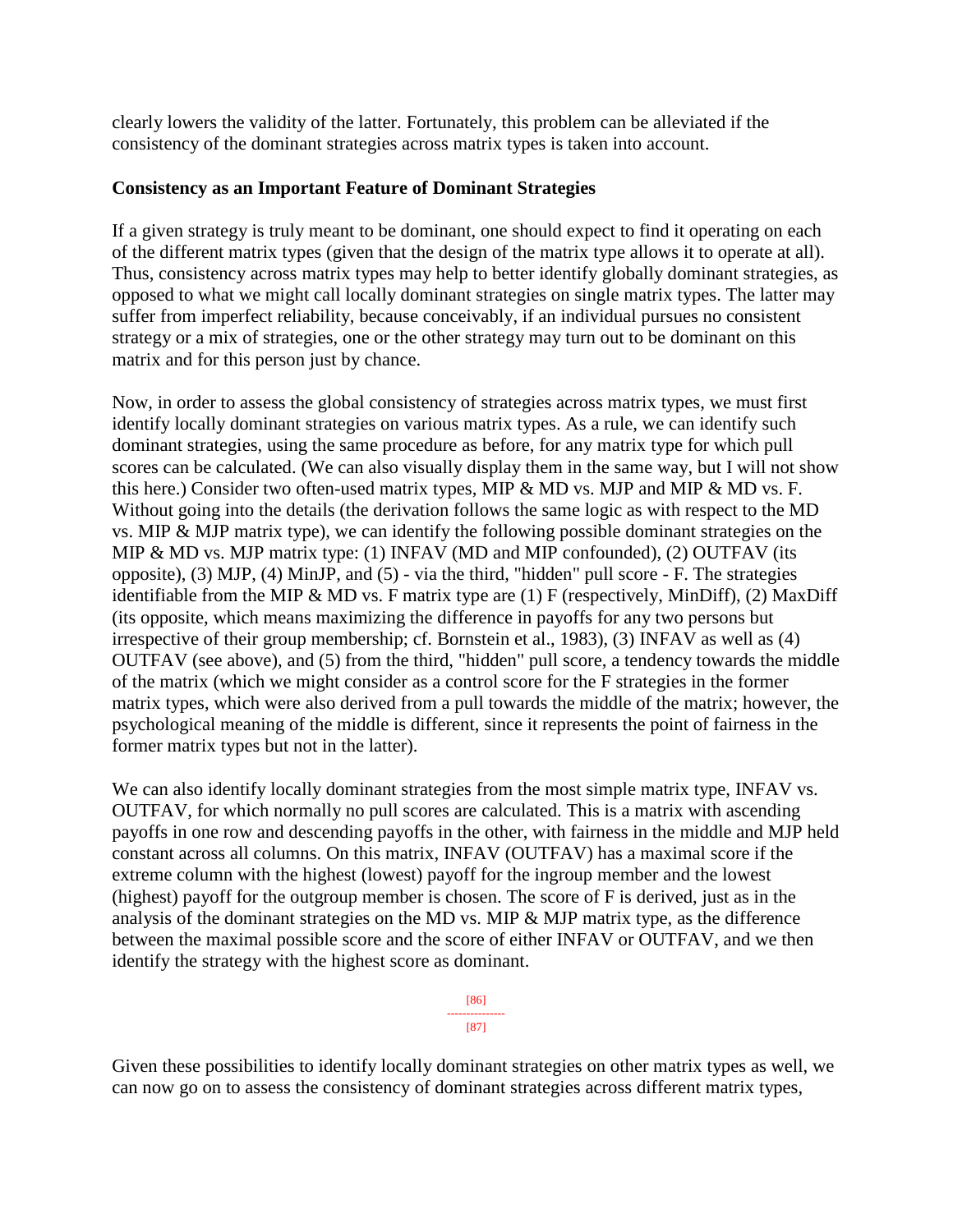taking the data from the minimal group experiment described above. Remember that, in addition to the MD vs. MIP & MJP matrix type, two other matrix types had been employed in this experiment, a simple INFAV vs. OUTFAV matrix as discussed just before, and a minor variation of the MIP & MD vs. F matrix type which added MJP to the "F" side in order to contrast two ingroup-favoring strategies with two non-favoring strategies.

To assess the global consistency of a given dominant strategy across these three matrix types, I adopted the following rule: The strategy had to be dominant (or partially dominant, in cases where more than one strategy was dominant) in each matrix type where it was allowed to operate. Thereby, the fact that some strategies are confounded with others in single matrix types is no problem in the analysis, since these can be unequivocally separated in the consistency analysis (see Table 4).

# **Table 4: Overview of Identification of Consistent Dominant Strategies from Dominant Strategies in Single Matrix Types Used in the Experiment**

| Strategy   | Resulting INFAV vs.<br><b>Consistent OUTFAV Matrix</b><br>Type | MDI vs. MIP & MJP F & MJP vs. MDI<br>Matrix Type | & MIP Matrix<br>Type                         |
|------------|----------------------------------------------------------------|--------------------------------------------------|----------------------------------------------|
| MDI        | <b>INFAV</b><br>$(= MDI & MP)$                                 | MDI                                              | MDI & MIP                                    |
| <b>MIP</b> | <b>INFAV</b><br>$(=\text{MDI} \& \text{MIP})$                  | MIP & MJP $(\&$<br>MOP)                          | MDI & MIP                                    |
| <b>MDO</b> | <b>OUTFAV</b><br>$(=\text{-INFAV})$                            | <b>MDO</b><br>$(= -MDI)$                         | MDO & MOP<br>$(=\text{-}[MDI \&$<br>$MIP$ ]) |
| <b>MOP</b> | <b>OUTFAV</b><br>$(=\text{-INFAV})$                            | MIP & MJP $(\&$<br>MOP)                          | MDO & MOP<br>$(=\text{-}[MDI \&$<br>$MIP$ ]) |
| <b>MJP</b> | --- (held constant)                                            | MIP & MJP $(\&$<br>MOP)                          | F & MJP                                      |
| MinJP      | --- (held constant)                                            | MinJP<br>$(= -[MIP \& MJP \&$<br>MOP])           | MinJP<br>$(= -[F & MJP])$                    |
| F          | $F$ ( $\&$ Middle)                                             | $F$ ( $\&$ Middle)                               | F & MJP                                      |
| Middle     | $F$ ( $\&$ Middle)                                             | $F$ ( $\&$ Middle)                               | Middle                                       |

For example, the MIP strategy would be consistently dominant if INFAV (MDI & MIP) was dominant in the INFAV vs. OUTFAV matrix, MIP & MJP was dominant in the MDI vs. MIP & MJP matrix type, and MDI & MIP was dominant in the F & MJP vs. MDI & MIP matrix type (cf. Turner, 1983, p. 353, for a similar logic). We can unequivocally identify other strategies in the same way. Also, this logic allows us to separate a fairness strategy from a mere tendency towards the middle of the matrices (since fairness is not always in the middle in different matrix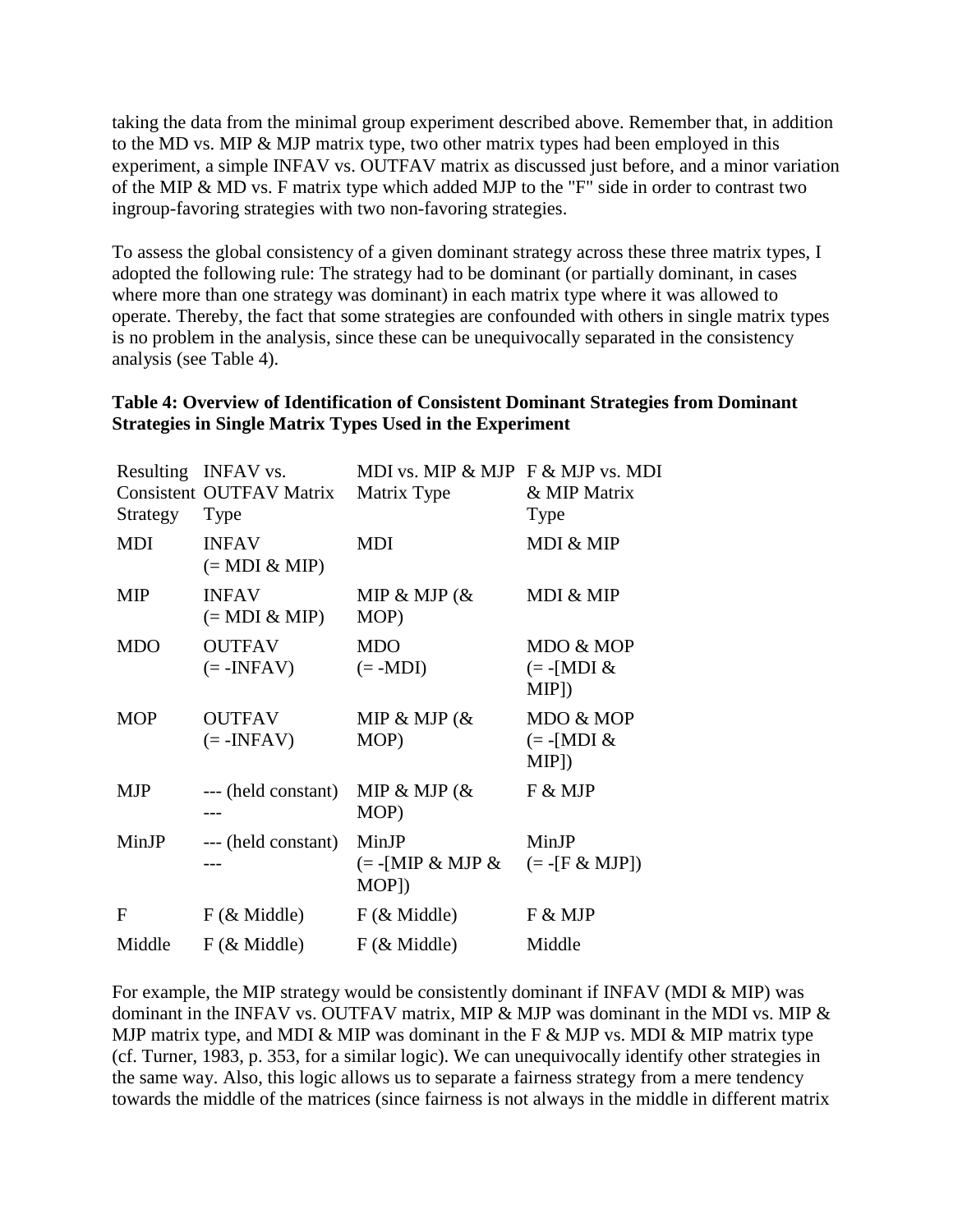types). In the following, I compare the globally consistent strategies thus derived with the subjective strategies of the participants.

```
[87]
---------------
    [88]
```
According to the criterion stated above, 20 of the 32 participants exhibited consistent strategies, and in each case one single strategy turned out to be dominant. Compared to the foregoing analysis on the basis of only the MDI vs. MIP & MJP matrix type, where sometimes two strategies were equally dominant (cf. Table 3), this is a much clearer picture. But is it also a true picture? The decline in numbers of identified strategies seems to testify, at first sight, to the invalidity, rather than the validity, of the dominant strategies, since it means that some strategies previously identified on single matrix types in fact are not consistently dominant across matrices. However, this impression is readily overturned if we take the relation to the subjective strategies into account. It turns out that those dominant strategies found to be globally consistent are precisely the ones which are psychologically valid in the sense that they are corroborated by the self-reports of the participants. Table 5 shows this relation.

#### **Table 5: Numbers of Participants Exhibiting Various Consistent Objective vs. Subjective Dominant Strategies in an Empirical Minimal Group Experiment (Total N = 32)**

|                                                                    |                   |   | <b>Consistent Objective Strategies [b]</b> |  |              |              | Sum            | <b>Not</b><br><b>Consistent Consistent</b> |
|--------------------------------------------------------------------|-------------------|---|--------------------------------------------|--|--------------|--------------|----------------|--------------------------------------------|
| Subjective MDI MIP MDO MOP MJP MinJP F<br><b>Strategies</b><br>[a] |                   |   |                                            |  |              | Middle       |                |                                            |
| Conventional                                                       |                   |   |                                            |  |              |              |                |                                            |
| <b>INFAV</b>                                                       | 4                 | 1 |                                            |  | 1            |              | 6              | 0.5                                        |
| <b>MDI</b>                                                         | $\mathbf{1}$      |   |                                            |  |              |              | $\mathbf{1}$   |                                            |
| <b>OUTFAV -</b>                                                    |                   |   |                                            |  |              |              |                |                                            |
| <b>MJP</b>                                                         |                   |   |                                            |  |              |              |                |                                            |
| MinJP                                                              |                   |   |                                            |  |              |              |                | 4                                          |
| F                                                                  |                   |   |                                            |  | $10 -$       |              | 10             | 0.5                                        |
| <b>Sum Conventional</b>                                            |                   |   |                                            |  |              |              | 17             | 5                                          |
| Unconventional                                                     |                   |   |                                            |  |              |              |                |                                            |
| Random                                                             |                   |   |                                            |  |              |              |                | $\overline{2}$                             |
| <b>Numbers</b>                                                     | $\qquad \qquad -$ |   |                                            |  | $\mathbf{1}$ | $\mathbf{1}$ | $\overline{2}$ | 3                                          |
| <b>Not</b><br>Classified                                           |                   |   |                                            |  |              | $\mathbf{1}$ | $\mathbf{1}$   | $\overline{2}$                             |
| Sum Unconventional + Not Classified                                |                   |   |                                            |  |              |              | 3              | 7                                          |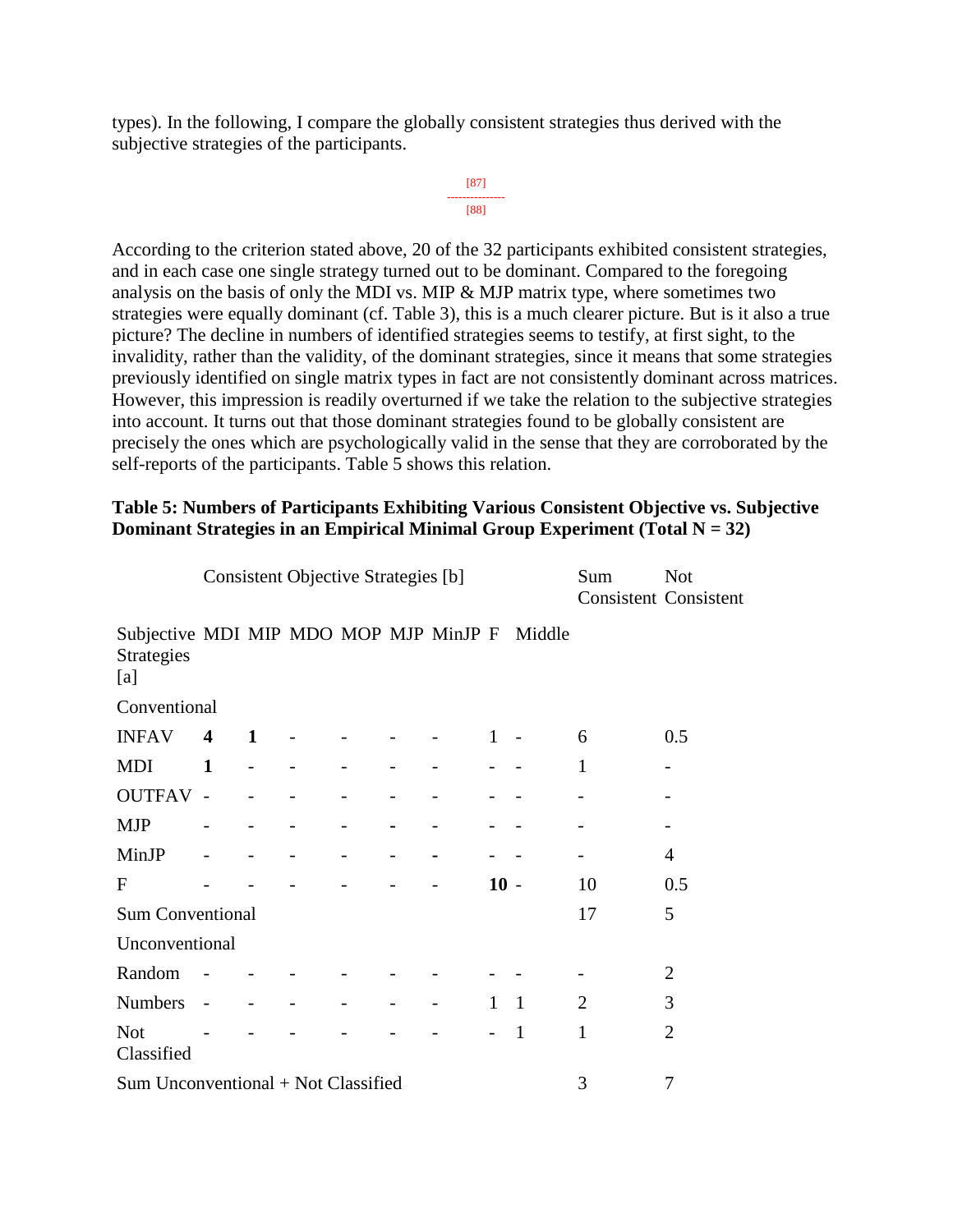Total Sum 5 1 - - - - 12 2 20 12

Note: I have replaced zeroes within cells by dashes to make the table easier to read. Bold numbers indicate coincidence of objective and subjective strategies. Half numbers are due to two strategies being - objectively or subjectively - equally dominant.

[a] Identified via qualitative analysis of participants' self-reports by three independent raters, using a majority rule (i.e., at least two raters must agree).

[b] Identified on the basis of pull scores on all matrices employed in the experiment (see text).

[88] --------------- [89]

There are two aspects of this good objective-subjective fit of the globally consistent dominant strategies: First, these strategies predominantly reflect meaningful intergroup behavior, as revealed by the subjectively reported conventional strategies. Conversely, inconsistent strategies corresponded either with unconventional random or numbers strategies or with not classifiable subjective strategies. Given that we are not really interested in the latter types of strategies for most purposes, we might say that the consistent strategies have a far better signal-to-noise ratio (17 cases reflected meaningful intergroup behavior and three did not) than the inconsistent strategies (five and seven, respectively). The signal-to-noise ratio for consistent strategies is even a conservative measure, because two cases of unconventional or not classifiable strategies are associated with a response tendency towards the middle of the matrices. These cases are easily detected in the consistency analysis and can therefore be filtered out if one is only interested in meaningful intergroup behavior (raising the signal-to-noise ratio to seventeen to one).

Second, most of the conventional strategy classifications were correct (16 out of 17, or 94%; I count the correspondence of MDI objective and INFAV subjective as a fit). Combining these two aspects: If a dominant strategy was consistent across matrices, the chances were higher that it accurately reflected a meaningful underlying social-psychological motivation and not some irrational moves of the participants out of their uncertainty, boredom, or reactance to the experimental situation (cf. Table 3 to see that the risk of such misidentifications of objective strategies is higher if we consider only one matrix type).

#### **STATISTICAL ANALYSIS OF DOMINANT STRATEGIES**

For many purposes, it is desirable not merely to be able to identify globally dominant strategies but also to perform statistical tests with respect to various research questions. Often, it will be of interest whether a particular strategy was pursued more often than another strategy (e.g., "was F more frequent than the INFAV strategies?," "did the participants discriminate more often in favor of the ingroup than in favor of the outgroup?," and so on). We can assess this with a simple binomial test. For example, Table 5 shows that there were six participants who showed (objective and globally consistent) ingroup favoritism (five times in terms of MDI and one time MIP) but none who showed outgroup favoritism. The binomial test tells us that such a result (which corresponds, statistically, to six heads or six tails in six tosses of a fair coin) is to be expected by chance alone with a probability of  $p = .02$  (two-tailed; the corresponding probability for the five MIP strategies alone would be  $p = .03$ ). Interestingly, this result, although based on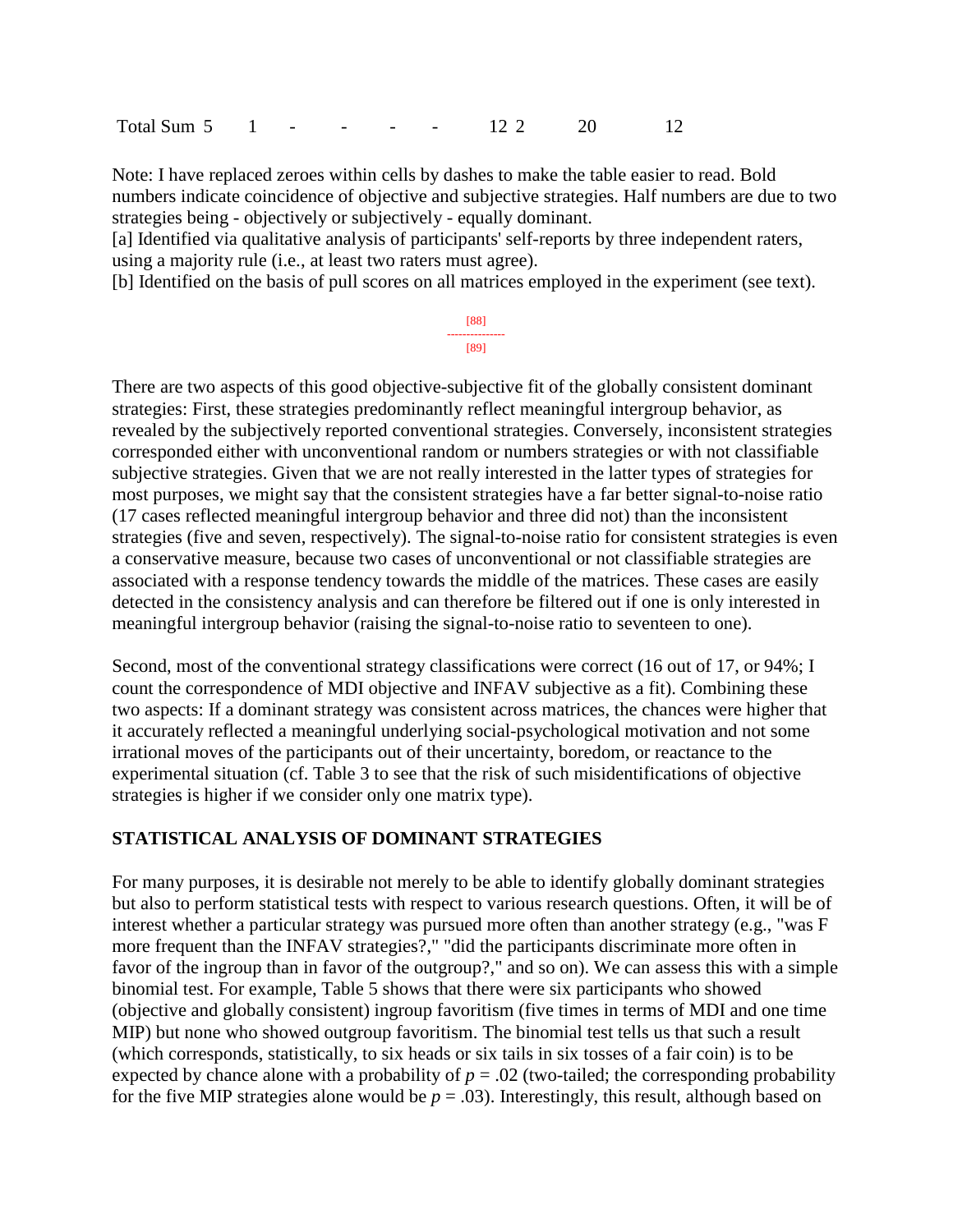only six participants, is statistically more convincing than the corresponding pull score analysis which is based on the whole sample (there, the *p* level was .12, two-tailed; see above). Thus, although generalization from this single example may be somewhat optimistic, the statistical analysis of the dominant strategies might be more powerful because it allows us to ask more focused questions (e.g., "among those participants who discriminate, are there more individuals who discriminate in favor of the ingroup?") and to ignore, for that matter, the rest of the participants who engage in other strategies and who create a large amount of "noise" for the conventional pull score analysis.

> [89] --------------- [90]

#### **GENERAL DISCUSSION**

My starting point for developing the dominant strategy analysis was the observation that the mean strategy pull scores reported as the results of many minimal group studies do not do justice to the variability and heterogeneity of the participants' distribution behavior. Possibly, this is because no method existed hitherto that would allow an analysis of individual, consistently pursued strategies. In the present work, I have suggested a method to identify such strategies. This method builds on the conventional pull score analysis but extends it in several ways. First, I use the reference frame of the conventional pull scores to identify the pull score of a third strategy within it, which represents, depending on the matrix type, fairness or a response tendency towards the middle of the matrix. One can also visually display the pull score reference frame as a strategy space, identify regions within it that correspond to specific strategies, and locate the participants individually within this space. Second, the dominant strategies of individual participants are identified - initially restricted to a given matrix type - as the strategies with the individually highest pull scores within the reference frame of the matrix. Third, we can assess these locally dominant strategies for their consistency across matrix types, yielding information about (a) whether an individual exhibits any globally consistent strategy at all and (b) the particular strategy pursued across the experiment (and the latter at a more fine-grained level than is possible within single matrix types, which often confound two strategies by matrix design).

In an empirical study, the globally consistent dominant strategies turned out to be valid predictors of the participants' self-reported strategies. Furthermore, on the basis of the consistency analysis, I could separate participants showing meaningful intergroup behavior from others who responded to the minimal group situation in an apparently irrational way, that is, by choosing matrix columns containing favorite numbers or by random responding. Thus, although the consistent dominant strategies are identified on the basis of pull scores, they seem to reflect additional qualities of the data that are not reflected in the pull scores.

What are the benefits of this dominant strategy analysis, compared to the conventional analysis of minimal group data in terms of strategy pull scores? The foremost advantage over the pull score analysis is that it yields information about interindividual differences. For instance, we know now that there were only six individuals who consistently pursued an INFAV strategy in the example experiment analysed here, twelve who consistently pursued a fairness strategy, and so on. Moreover, we see that most participants consistently pursued just one strategy and not a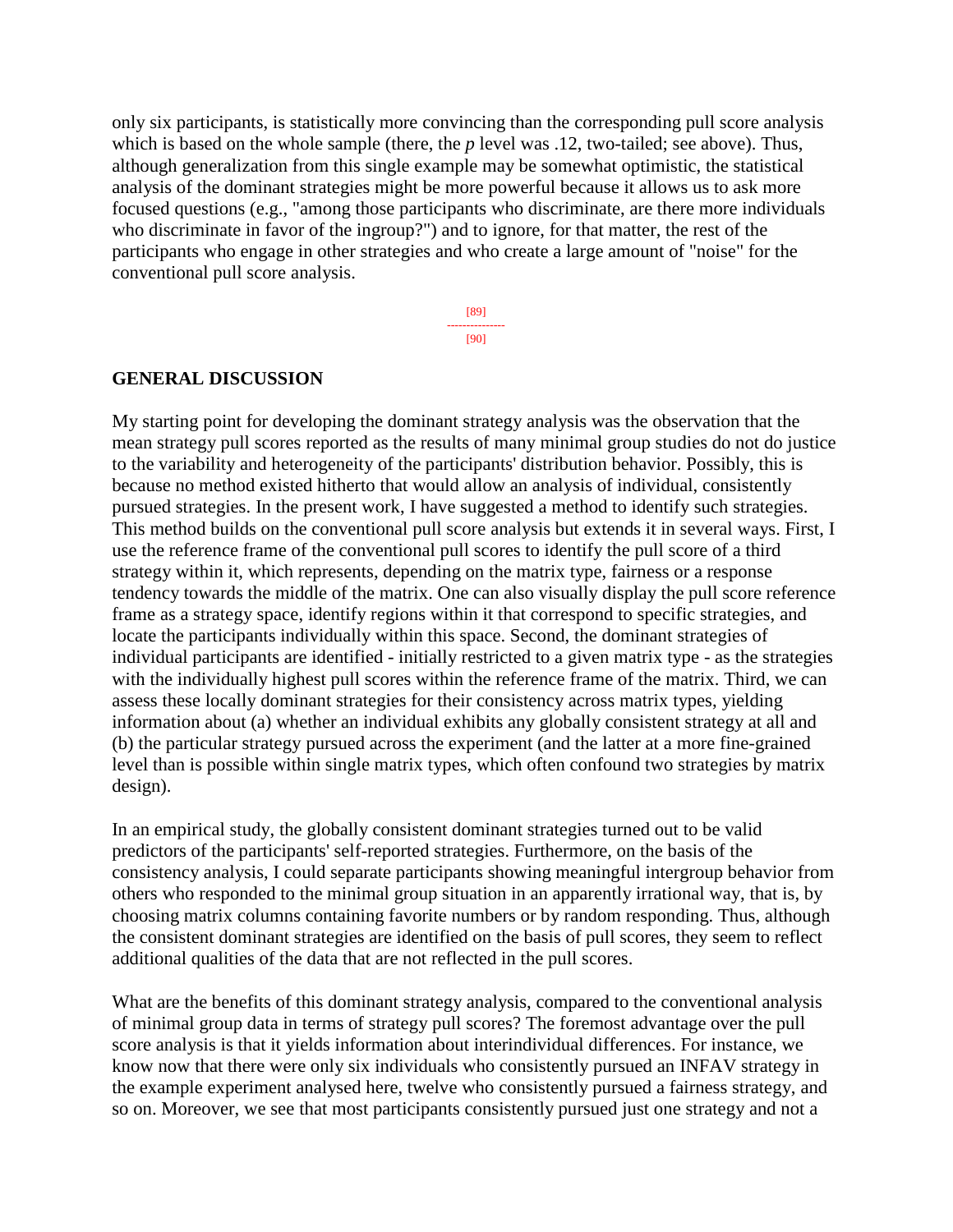mixture between different strategies. We could not see this from the mean pull scores in this experiment. A second advantage is more an aside of the method that arises from the comparison with the participants' self-reported strategies - an aside, however, that we should not underestimate. These comparisons initially pointed to the fact that a certain proportion of the objectively identified strategies are pseudo-strategies in that what appears to be INFAV, F, and so on, is in fact produced by individuals following "irrational" strategies like randomly responding or choosing matrix columns containing favorite numbers. However, such false alarms are considerably reduced if we consider only those dominant strategies that are globally consistent across matrices. Thus, the analyses of globally dominant strategies serves also to enhance the quality of the data. Finally, it may also enhance the power of statistical tests for specific research questions.

Compared to the benefits, the costs of analyzing the dominant strategies are quite low, because they are calculated from the conventional pull scores, and the few addititional calculations required are simple. Thus, for anyone familiar with the pull score analysis, the dominant strategy analysis is easy to perform. This also offers the possibility to re-analyze existing data sets at essentially no cost. To this end, an EXCEL spreadsheet can be obtained from the author which greatly facilitates all calculations. In fact, all one has to do is insert a set of pull scores and get the resulting globally consistent dominant strategies (as well as the locally dominant strategies for each single matrix type). The spreadsheet is applicable to studies involving the three matrix types most commonly used in minimal group studies (i.e., MDI & MIP vs. MJP, MDI vs. MIP & MJP, and F vs. MDI & MIP). Also, the results of such analyses can be reported in a straightforward and economic fashion (cf. Table 2).

> [90] ---------------

[91]

Given the importance of the participants' subjective strategies in the interpretation of the objective strategies (see Tables 3 and 5), it might be desirable to report some data concerning these as well. Unless the correspondence with the objective strategies is perfect (which will probably never be the case), they constitute important background information with respect to the interpretation of the objective strategies and also concerning the minimal group experiment as a whole. If, say, half of the participants would employ unconventional strategies like those mentioned before, this might indicate that the experimental situation was not socialpsychologically "real" enough in order to provide convincing evidence for substantial intergroup effects, and that any results from such an experiment should be treated with caution. Of course, the analysis of the subjective strategies in its present form (i.e., via a qualitative analysis by independent raters of the participants' answers to open-ended questions) is very elaborate and time-consuming. However, given that most of the relevant subjective strategies have already been identified, one can considerably simplify their measurement by presenting them as multiple choice alternatives, perhaps with an additional option to describe any other employed strategy. Such a procedure would make possible a routine assessment of the participants' subjective strategies without any substantial costs.

In conclusion, the analysis of the dominant strategies (objective or subjective) of individuals in minimal group experiments tells us more about what is going on in such experiments. This can give us more confidence in our data and the conclusions we draw from these. Beyond these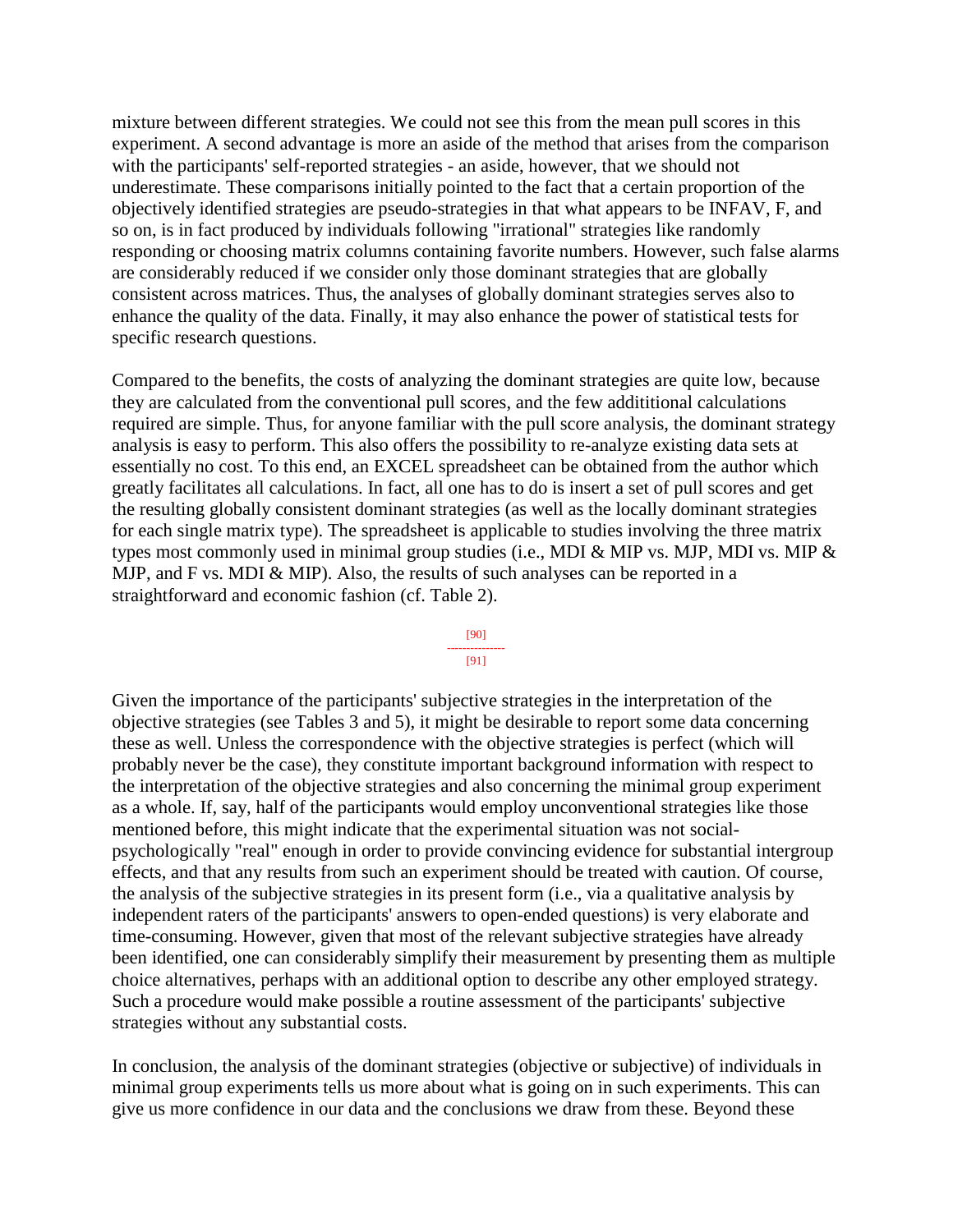immediate effects, the focus on dominant strategies may also have further-reaching consequences in that it points to different kinds of research questions: Why do different individuals pursue different strategies? What determines which strategy a given individual chooses? Why are INFAV strategies pursued by only some of the participants? Does that mean that theoretical explanations for ingroup favoritism like social identity theory (Tajfel & Turner, 1986) are limited to certain people (and who would these people be)? To be sure, I do not think that such questions would pose serious problems to existing theories of intergroup behavior. However, they present challenges which may ultimate lead to further theoretical improvements.

Finally, a word may be said on the relation of the present approach to two other methods of identifying intergroup strategies, proposed by Bornstein et al. (1983) and Brewer and Silver (1978) as alternatives to the calculation of strategy pull scores from Tajfel matrices. The Bornstein et al. method consists of newly constructed, so-called multiple alternative matrices which provide choices between seven alternative strategies systematically derived from a theoretical framework. The Brewer and Silver method extracts four different integroup strategies from two subsequent choices between different two-alternative matrices. Both approaches are clever and interesting, but not without problems of their own. Arguably, some of their measures designed to isolate single strategies are in fact confounded with other strategies (see Turner's, 1983, critique of the Bornstein et al. procedure; with respect to the Brewer & Silver procedure it may be noted that, as is evident from the matrices shown on p. 395, MJP is confounded with OUTFAV, for instance). While a common feature of the present approach and these older approaches is the focus on individual dominant strategies of participants, the present analysis is different, since it builds on pull scores calculated from Tajfel matrices. Hence, because the latter have remained a standard tool in conducting minimal group experiments over the past thirty years, the potential range of applicability of the present type of analysis is considerably larger.

> [91] --------------- [92]

#### **REFERENCES**

Aschenbrenner, K. M., and Schaefer, R. E. 1980. Minimal group situations: comments on a mathematical model and on the research paradigm. *European Journal of Social Psychology,* 10, 389-398.

Blank, H. 1997. Cooperative participants discriminate (not always): A logic of conversation approach to the minimal group paradigm. *Current Research in Social Psychology,* 2, 38-49. http://www.uiowa.edu/~grpproc/crisp/crisp.2.5.htm

Blank, H. 1999. *Graphische Darstellung dominanter Verteilungsstrategien bei Tajfel-Matrizen* [Graphic display of dominant distribution strategies on Tajfel matrices]. Poster presented at the 7. Tagung der Fachgruppe Sozialpsychologie in Kassel, Germany.

Bornstein, G., Crum, L., Wittenbraker, J., Harring, K., Insko, C. A., and Thibaut, J. 1983. On the measurement of social orientations in the minimal group paradigm. *European Journal of Social Psychology,* 13, 321-350.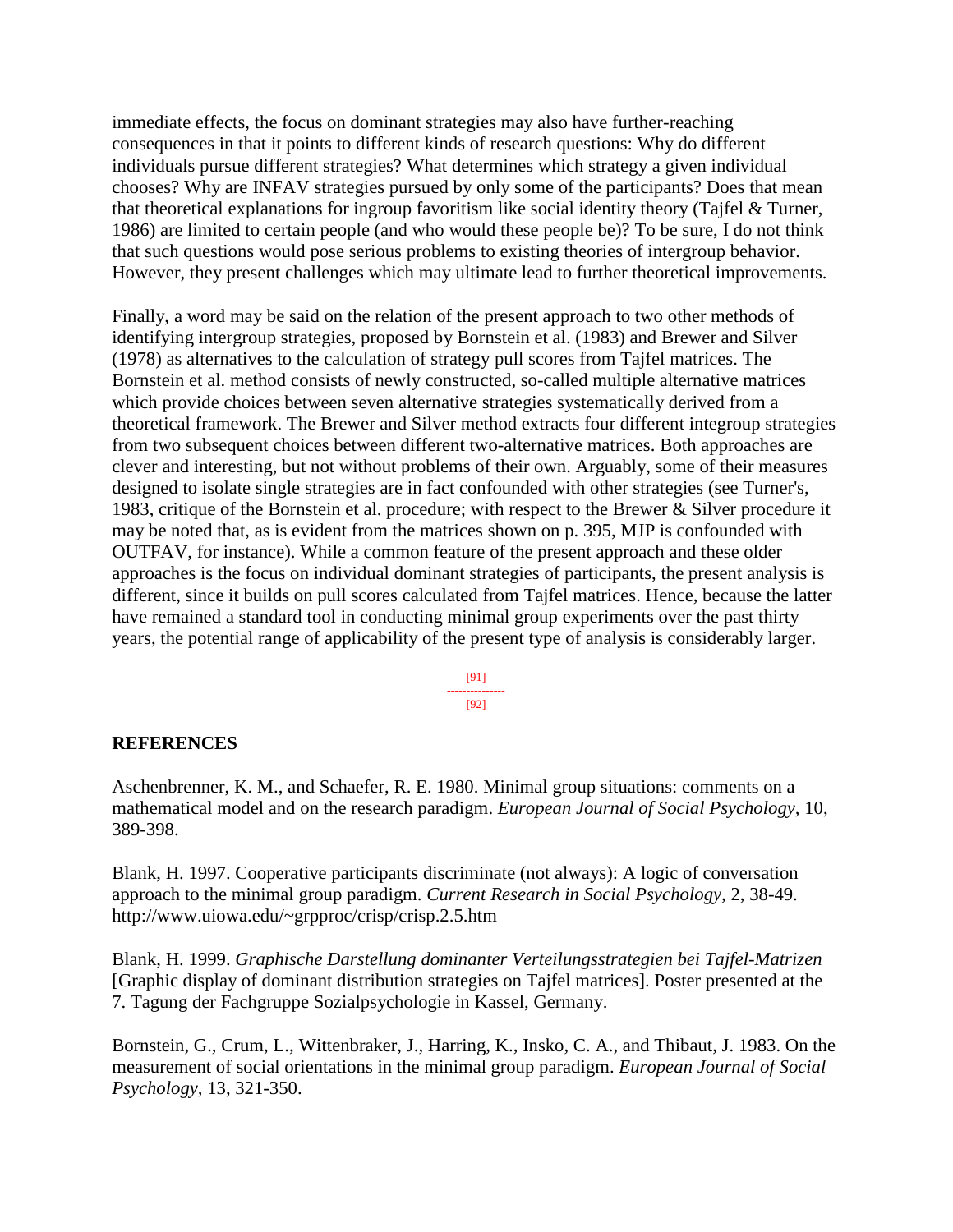Bourhis, R. Y., Sachdev, I., and Gagnon, A. 1994. Intergroup research with the Tajfel matrices: Methodological notes. In M. P. Zanna and J. M. Olson (Eds.), *The psychology of prejudice: The Ontario Symposium* (Vol. 7, pp. 209-232). Hillsdale, NJ: Erlbaum.

Branthwaite, A., Doyle, S., and Lightbown, N. 1979. The balance between fairness and discrimination. *European Journal of Social Psychology*, 9, 149-163.

Brewer, M. B. 1979. In-group bias in the minimal group situation: A cognitive-motivational analysis. *Psychological Bulletin,* 86, 307-324.

Brewer, M. B., and Silver, M. 1978. Ingroup bias as a function of task characteristics. *European Journal of Social Psychology, 8,* 393-400.

Diehl, M. 1990. The minimal group paradigm: Theoretical explanations and empirical findings. *European Review of Social Psychology,* 1, 263-292.

Mullen, B., Brown, R., and Smith, C. 1992. Ingroup bias as a function of salience, relevance, and status: An integration. *European Journal of Social Psychology*, 22, 103-122.

Petersen, L.-E., and Blank, H. 2001. Reale Gruppen im Paradigma der minimalen Gruppen: Wirkt die Gruppensituation als Korrektiv oder Katalysator sozialer Diskriminierung? [Real groups in the minimal group paradigm: Does the group context work as corrective or catalyst of social discrimination]. *Zeitschrift für Experimentelle Psychologie,* 48, 304-318.

#### [92] --------------- [93]

Rabbie, J. M., Schot, J. C., and Visser, L. 1989. Social identity theory: A conceptual and empirical critique from the perspective of a behavioural interaction model. *European Journal of Social Psychology,* 19, 171-202.

Tajfel, H., and Turner, J. C. 1986. The social identity theory of intergroup behaviour. In S. Worchel and W. G. Austin (eds.), *Psychology of intergroup relations* (pp. 7-24). Chicago: Nelson-Hall.

Tajfel, H., Billig, M. G., Bundy, R. P., and Flament, C. 1971. Social categorisation and intergroup behaviour. *European Journal of Social Psychology,* 1, 149-178.

Tukey, J. W. 1977. *Exploratory data analysis.* Reading, MA: Addison-Wesley.

Turner, J. C. 1975. Social comparison and social identity: Some prospects for intergroup behaviour. *European Journal of Social Psychology,* 5, 5-34.

Turner, J. C. 1978. Social categorization and social discrimination in the minimal group paradigm. In H. Tajfel (Ed.), *Differentiation between social groups* (pp. 101-140). London: Academic Press.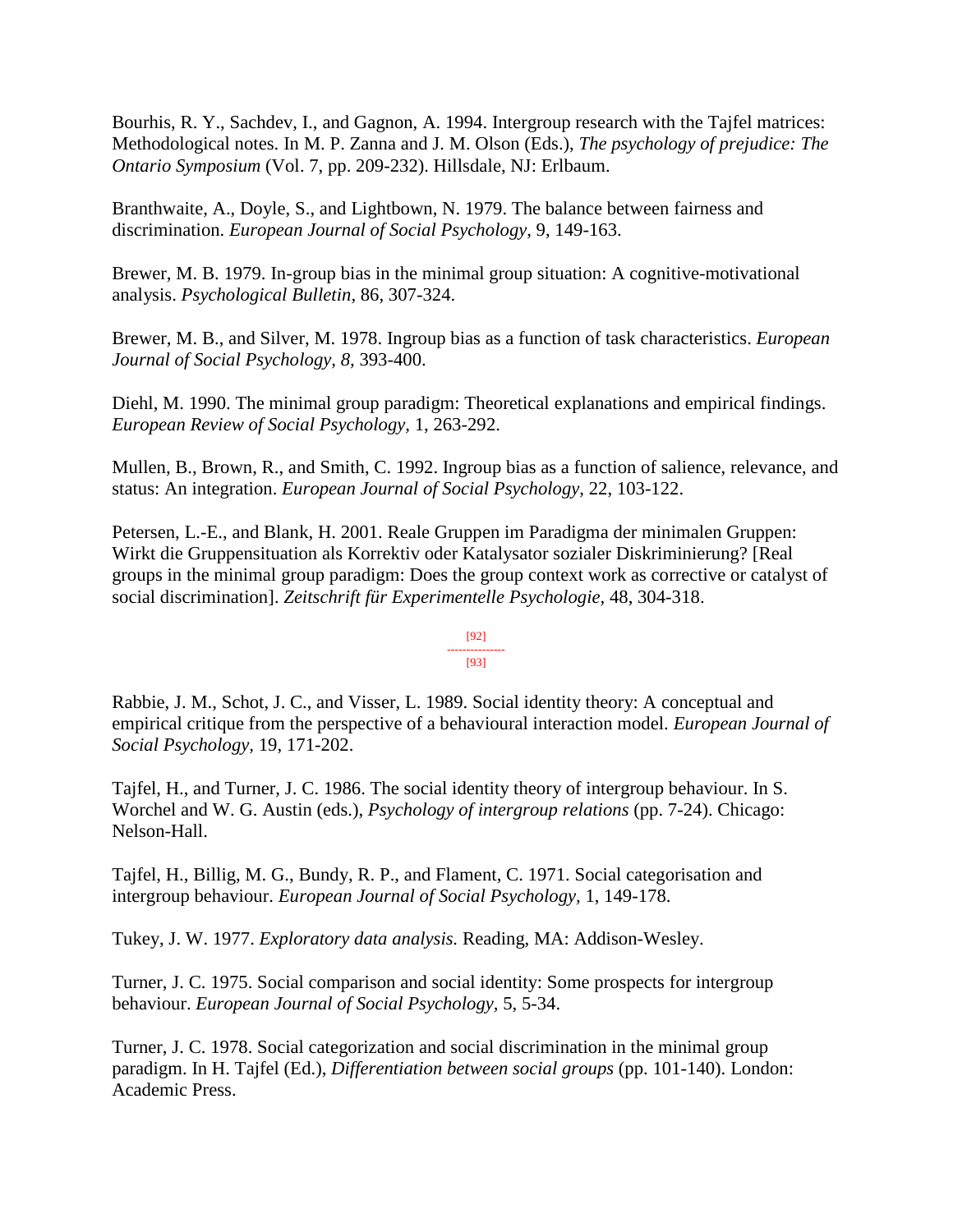Turner, J. C. 1983. Some comments on ... 'the measurement of social orientations in the minimal group paradigm'. *European Journal of Social Psychology*, 13, 351-367.

Turner, J. C., Brown, R. J., and Tajfel, H. 1979. Social comparison and group interest in ingroup favouritism. *European Journal of Social Psychology*, 9, 187-204.

#### **APPENDIX**

#### **Example Matrix for the Matrix Type MDI vs. MIP & MJP**

Matrix Nr. **19** für Versuchsperson Nr. (1) aus Gruppe (F)

| Vp Nr. 14 Gruppe K 14 16 18 20 22 24 26 |  |  |  |  |
|-----------------------------------------|--|--|--|--|
| Vp Nr. 30 Gruppe F 6 11 16 21 26 31 36  |  |  |  |  |

[93] --------------- [94]

#### **Example Matrix for the Matrix Type INFAV vs. OUTFAV**

Matrix Nr. **7** für Versuchsperson Nr. (16) aus Gruppe (K)

| Vp Nr. 14 Gruppe K 1 3 5 7 9 11 13             |  |  |  |  |
|------------------------------------------------|--|--|--|--|
| Vp Nr. 26 Gruppe $\mathbf{F}$ 14 12 10 8 6 4 2 |  |  |  |  |

#### **Example Matrix for the Matrix Type F & MJP vs. MDI & MIP**

Matrix Nr. **14** für Versuchsperson Nr. (19) aus Gruppe (F)

| Vp Nr. 17 Gruppe F 26 25 24 23 22 21 20                  |  |  |  |  |
|----------------------------------------------------------|--|--|--|--|
| Vp Nr. 14 Gruppe K $3 \t 6 \t 9 \t 12 \t 15 \t 18 \t 21$ |  |  |  |  |

Note: All example matrices are depicted in the original German version, as appearing in the individual matrix booklets of different participants. The participant number (e.g., 1) and group membership (e.g., F) on top of each matrix, shown here in parentheses, were originally left blank and filled in by the participants themselves, in order to enhance the credibility of the procedure and the impact of the group categorization. F and K are the initials of the German group names  $(F = \text{farbsensitiv} = \text{color sensitive}, K = \text{kontrastsensitiv} = \text{contrast sensitive}.$  Unlike the standard matrix shown in Table 1, the matrices used in the present study were abbreviated, that is, they consisted of seven instead of thirteen columns (for reasons unrelated to the present article). However, they followed exactly the same construction principles as their standard counterparts.

#### **ENDNOTE**